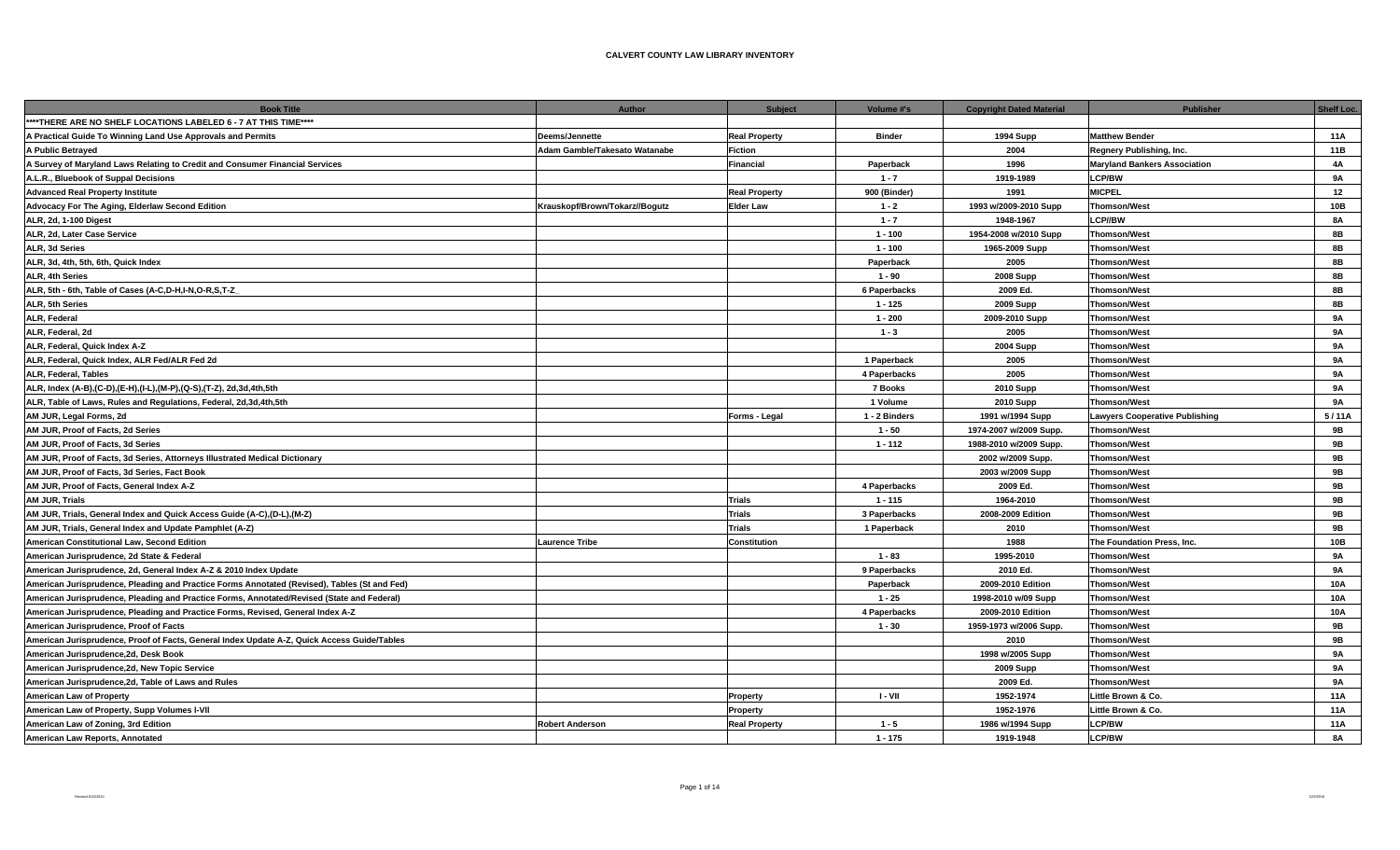| <b>Book Title</b>                                                    | <b>Author</b>            | <b>Subject</b>             | Volume #'s          | <b>Copyright Dated Material</b> | <b>Publisher</b>                            | Shelf Loc. |
|----------------------------------------------------------------------|--------------------------|----------------------------|---------------------|---------------------------------|---------------------------------------------|------------|
| American Law Reports, Annotated, 2d Series                           |                          |                            | $1 - 100$           | 1948-1967                       | <b>LCP/BW</b>                               | 8A         |
| AM-JUR Legal Forms, 2d Edition                                       |                          | Forms - Legal              | $1 - 20B$           | 1999-2008 w/2009Supp. (May)     | <b>Thomson/West</b>                         | 5          |
| AM-JUR Legal Forms, 2nd Edition, General Index (A to K) and (L to Z) |                          | Forms - Legal              | 2 Paperbacks        | 2007-2008 Edition               | <b>Thomson/West</b>                         | 5          |
| AM-JUR Legal Forms, Federal Tax Guide to Legal Forms                 |                          | Forms - Legal              | 1-2 Binders         | 2004 w/2009-2010 Supp.          | <b>Thomson/West</b>                         | 5          |
| An Atlas of Anatomy, Third Edition                                   | JC Boileau Grant         | <b>Medical</b>             |                     | 1951                            | The Williams & Wilkins Company              | 11A        |
| <b>Atlantic Reporter 2d Series</b>                                   |                          |                            | 1 - 999             | 1938 - 2010                     | <b>Thomson/West</b>                         | 3B-3E      |
| Attorney's Dictionary of Medicine, Illustrated                       | Schmidt                  | <b>Medical</b>             | 5 Binders           | <b>1994 Supp</b>                | <b>Matthew Bender</b>                       | <b>11A</b> |
| Attorney's Textbook of Medicine, Index A-J & K-Z                     |                          | <b>Medical</b>             | 2 Binders           | 1994                            | <b>Matthew Bender</b>                       | 11A        |
| Attorney's Textbook of Medicine, Third Edition                       | Gordy/Gray               | <b>Medical</b>             | 1 - 7 Binders       | 1994                            | <b>Matthew Bender</b>                       | 11A        |
| <b>Bender's Forms of Discovery</b>                                   |                          | Forms-Discovery            | 1 - 16 Binders      | <b>1994 Supp</b>                | <b>Matthew Bender</b>                       | 10B        |
| Black's Law Dictionary, Eighth Edition                               |                          | <b>Dictionary</b>          |                     | 2004                            | <b>Thomson/West</b>                         | <b>4A</b>  |
| <b>Break The Cycle</b>                                               |                          |                            | <b>Binder</b>       |                                 |                                             | 11B        |
| Calvert County Board of Education Administrative Handbook            |                          |                            | <b>Binder</b>       | 1988                            |                                             | 11B        |
| <b>Calvert County Comprehensive Plan</b>                             |                          |                            | <b>Binder</b>       | 1983                            |                                             | 11B        |
| Calvert County Maryland Code of Public Local Laws                    |                          | <b>Laws - Public</b>       | 2 Binders           | 1986                            | The Michie Co.                              | 4A         |
| <b>Calvert County Maryland, Critical Area Program</b>                |                          | Land                       | <b>Binder</b>       | 1988                            | <b>Calvert County Planning &amp; Zoning</b> | 11A        |
| <b>Calvert County Maryland, Subdivision Regulations</b>              |                          | Land                       | <b>Binder</b>       | 1994 Revision                   |                                             | 11A        |
| <b>Clearing Land Titles, Second Edition</b>                          | <b>Basye</b>             | Land                       |                     | 1970 w/1985 Supp                | <b>West Publishing Company</b>              | 11A        |
| <b>Code of Calvert County</b>                                        |                          | <b>Laws - County</b>       | Vol. I & II Binders | 2004                            | <b>General Code Publishers Corporation</b>  | 4A         |
| Code of Maryland Regulations, COMAR                                  |                          |                            | <b>I-XXVII</b>      | 1987-2009                       |                                             | 5B         |
| Code of Public Local Laws of Calvert County                          | <b>Carl Everstine</b>    | <b>Local Laws</b>          |                     | 1963                            | King Bros. Inc.                             | 11B        |
| Code of Public Local Laws of Calvert County                          | Carvel Payne/D. Iannucci | <b>Local Laws</b>          | 3 Copies            | 1981                            | Twientieth Century Printing Company, Inc.   | 11B        |
| <b>Comments on the Law of Evidence</b>                               |                          | <b>Laws - Evidence</b>     | 520 (Binder)        | 1982                            | <b>MICPEL</b>                               | 12         |
| <b>Common-Law Pleading, Third Edition</b>                            | Shipman                  | <b>Common Law</b>          |                     | 1923                            | West                                        | 10A        |
| <b>Community Property Law In The United States</b>                   | <b>WS McClanahan</b>     | Property                   |                     | 1982 w/1992 Supp                | <b>LCP/BW</b>                               | 10B        |
| <b>Complete Manual of Criminal Forms, Third Edition</b>              | <b>Bailey/Fishman</b>    | Criminal                   | 1 - 3 Binders       | 1994                            | CBC-Clark/Boardman/Callaghan                | 10B        |
| <b>Condemnation and Eminent Domain</b>                               |                          |                            | 200 (Binder)        | 1988                            | <b>MICPEL</b>                               | 12         |
| Constitution Revision Study, Documents/Maryland 1968                 |                          |                            |                     | 1968                            | St of MD for the Constutional Conv. Comm.   | <b>4A</b>  |
| <b>Construction and Development Financing, Second Edition</b>        | Arnold/Tracht            |                            |                     | 1991 w/1994 Supp                | WG&L - Warren, Gorham & Lamont              | <b>11A</b> |
| <b>Construction Law</b>                                              |                          | <b>Laws - Construction</b> | 220 (Binder)        | 1986                            | <b>MICPEL</b>                               | 12         |
| <b>Corporate Torts</b>                                               |                          |                            | 990 (Binder)        | 1994                            | <b>MICPEL</b>                               | 12         |
| <b>Credibility and Cross Examination</b>                             |                          |                            | Video/VHS           |                                 |                                             | 12         |
| Crimes of Violence, Homicide and Assault, Rape and Other Sex Crimes  | <b>Bailey/Rothblatt</b>  | Criminal                   | $1 - 2$             | 1973 w/93 & 94 Supp             | <b>Lawyers Cooperative Bancroft/Whitney</b> | 10B        |
| <b>Criminal Defense Techniques</b>                                   |                          | <b>Criminal</b>            | 1-6 Binders         | 1994                            | <b>Matthew Bender</b>                       | 10B        |
| <b>Criminal Trial Manual</b>                                         |                          | <b>Trials - Criminal</b>   | 1 & 2 Binders       | 2003 w/ March 2008 Supp         | <b>Hanford Publishing</b>                   | 4A         |
| <b>Critical Areas and the Western Shore</b>                          |                          | Land                       | 250 (Binder)        | 1988                            | <b>MICPEL</b>                               | 12         |
| <b>Custody Law</b>                                                   |                          | <b>Laws - Custody</b>      | 260 (Binder)        | 1980                            | <b>MICPEL</b>                               | 12         |
| <b>Custody Law</b>                                                   |                          | Laws - Custody             | <b>Binder</b>       | 1987                            | <b>MICPEL</b>                               | 12         |
| <b>DC Civil Jury Instructions</b>                                    |                          | Jury                       | <b>Binder</b>       | 1981                            | Young Lawyers Section Bar Association of DC | 11B        |
| DC Defense Lawyers Association 28th Annual Convention                |                          |                            | <b>Binder</b>       | 1990                            |                                             | 11B        |
| <b>Debt Collection</b>                                               |                          |                            | 270 (Binder)        | 1995                            | <b>MICPEL</b>                               | 12         |
| Decisions of the United States Supreme Court                         |                          |                            | 16 Books            | 1964 - 1979                     | <b>LCP/BW</b>                               | 2A         |
| Defense of a Personal Injury Case Minimizing Damages                 |                          |                            | 290 (Binder)        | 1989                            | <b>MICPEL</b>                               | 12         |
| Defense of Speeding, Reckless Driving & Vehicular Homicide           |                          | Criminal                   | 1 Binder            | 1984                            | <b>Matthew Bender</b>                       | 10B        |
| <b>Disputed Paternity Proceedings, Fourth Edition</b>                | <b>Sidney Schatkin</b>   | Paternity                  | $1 - 2$             | 1987 w/1988 Supp                | <b>Matthew Bender</b>                       | 10B        |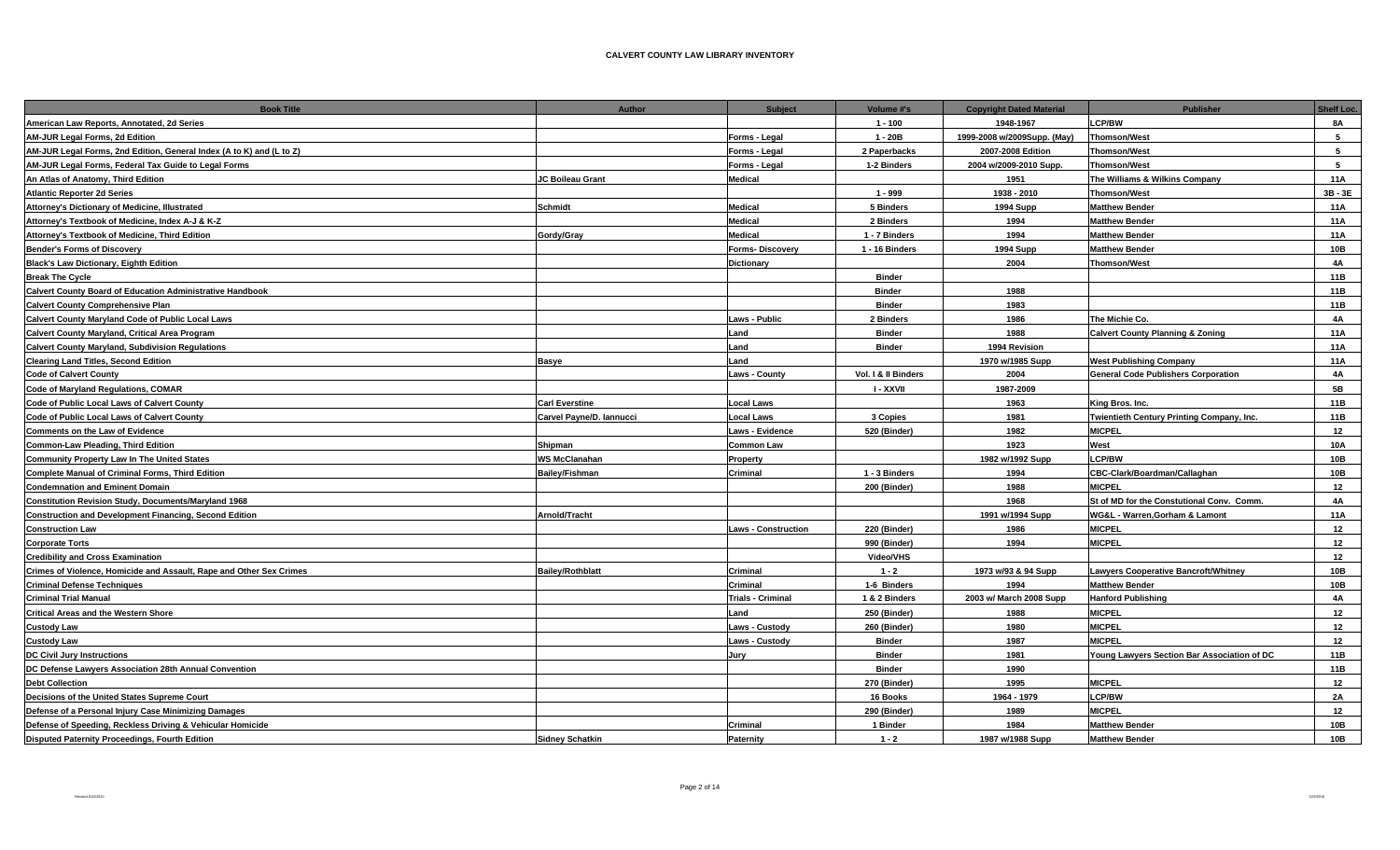| <b>Book Title</b>                                                                                      | Author                          | <b>Subject</b>          | Volume #'s             | <b>Copyright Dated Material</b> | <b>Publisher</b>                               | <b>Shelf Loc.</b> |
|--------------------------------------------------------------------------------------------------------|---------------------------------|-------------------------|------------------------|---------------------------------|------------------------------------------------|-------------------|
| District Court of Maryland Citations for Violations of the Motor Vehicle Laws                          |                                 | <b>Motor Vehicle</b>    | 1 Paperback            | 2009                            |                                                | 4B                |
| District of Columbia Case - Finder & Torts, Second Edition                                             | Jacob A. Stein                  |                         |                        | 1977 w/1980 Supp                | Callaghan & Co.                                | 11B               |
| <b>District of Columbia Casefinder/Torts</b>                                                           | Jacob A. Stein                  | Torts                   |                        | 1966 w/1971 Supp                | <b>Coiner Publications Ltd</b>                 | 11B               |
| <b>Dombroff of Unfair Tactics, Second Edition</b>                                                      | <b>Mark Dombroff</b>            |                         |                        | 1988 w/1995 Supp                | <b>Wiley Law Publications</b>                  | 10B               |
| <b>Employment Discrimination Law, Fourth Edition</b>                                                   | Lindemann/Grossman/Weirich      | Employment              | <b>Vol. 1 &amp; II</b> | 2007 w/2009 Supp.               | <b>BNA Books</b>                               | 10B               |
| <b>Equity, 2nd Edition</b>                                                                             | <b>McClintock</b>               | Equity                  |                        | 1948                            | West                                           | 10A               |
| <b>Estate Tax Techniques</b>                                                                           | J.K. Lasser                     | <b>Estates - Tax</b>    | 1 - 3 Binders          | 1985 w/1986 Supp                |                                                | 11A               |
| <b>Expert Witness Checklist</b>                                                                        | <b>Danner</b>                   | Criminal                |                        | 1983 w/1987 Supp                | <b>LCP/BW</b>                                  | 10B               |
| Family Care and Medical Management For Jehovah's Witnesses                                             |                                 | <b>Medical</b>          | <b>Binder</b>          | 1992                            | <b>Watchtower Bible and Tract Society</b>      | 11A               |
| Family Estate Planning Guide, Fourth Edition                                                           | <b>Frederick Hoops</b>          | <b>Estates</b>          | $\overline{1}$         | 1994                            | CBC- Clark, Boardman, Callaghan                | 11A               |
| <b>Family Law Manual</b>                                                                               |                                 | Laws - Family           | <b>Binder</b>          | 2007 w/ Apr. 10 Supp            | <b>Hanford Publishing</b>                      | <b>4A</b>         |
| <b>Family Law Quarterly</b>                                                                            |                                 | <b>Family Law</b>       | $33 - 39$              | 2000-2005                       | Section of Family Law American Bar Association | 11B               |
| <b>Federal Civil Rules Handbook</b>                                                                    | Baicke-McKee/Janssen/Corr       | <b>Criminal - Civil</b> | Paperback              | 2010                            | <b>Thomson/West</b>                            | <b>10A</b>        |
| <b>Federal Environment Regulation of Real Estate</b>                                                   | <b>Frank B. Cross</b>           | <b>Real Estate</b>      | <b>Binder</b>          | 1993 w/2001 Supp                | WG&L - Warren, Gorham & Lamont                 | 11A               |
| Federal Procedure, Lawyers Edition, Civil Criminal Administrative                                      |                                 | Criminal                | $1 - 33A$              | 1981-2009                       | <b>Thomson/West</b>                            | 2A                |
| Federal Procedure, Lawyers Edition, Civil Criminal Administrative, General Index (A-Z)                 |                                 | Criminal                | 4 Bks/Paper            | 2009 Edition                    | Thomson/West                                   | <b>2A</b>         |
| Federal Procedure, Lawyers Edition, Table of Cases (A-Z)                                               |                                 |                         | 5 Books                | 2009 Edition                    | <b>Thomson/West</b>                            | <b>2A</b>         |
| Federal Procedure, Lawyers Edtion, Civil Criminal Administrative, Tables                               |                                 | Criminal                | 1 Book/Paper           | 2009 Edition                    | <b>Thomson/West</b>                            | 2A                |
| Federal Procedure, Sentencing Guidelines for the U.S. Courts w/Annotation from U.S. Code Annotated     |                                 |                         | Vol. 1&2 Paper         | 2009                            | <b>Thomson/West</b>                            | <b>2A</b>         |
| Federal Procedure, Constitution and Statues, Civil Criminal Administrative                             |                                 | Criminal                | 1 Book/Paper           | 2009 Edition                    | Thomson/West                                   | 2A                |
| <b>Federal Research Coordinator</b>                                                                    |                                 |                         |                        | 2009                            | <b>Thomson/West</b>                            | 2A                |
| <b>Federal Rules of Evidence Manual, Ninth Edition</b>                                                 | Saltzburg/Martin/Capra          | Evidence                | $1 - 6$                | 2006 w/Dec 2009 Supp            | Lexis/Nexis                                    | <b>10A</b>        |
| <b>Federal Sentencing Law and Practice</b>                                                             | Hutchinson/Hoffmann/Young/Popko | Criminal                | Paperback              | 2010 Edition                    | <b>Thomson/West</b>                            | 10A               |
| <b>Federal Supplement</b>                                                                              |                                 |                         | $1 - 910$              | 1932 - 1996                     | West's                                         | 2B-3A             |
| <b>Federal Supplement 2d Series</b>                                                                    |                                 |                         | 1 - 671 no 654         | 1998 - 2010                     | <b>Thomson/West</b>                            | 3A - 3B           |
| <b>Friends of the Court</b>                                                                            | Aikman/Elsner/Miller            |                         |                        | 1987                            | National Center For State Courts               | 11B               |
| <b>Fundamentals of Real Estate Practice</b>                                                            |                                 |                         | <b>Binder</b>          | 1990                            | MICPEL                                         | 12                |
| <b>Government Contract Guidebook, Fourth Edition</b>                                                   | Steven W. Feldman               |                         | 1 Paperback            | 2010                            | West                                           | 4B                |
| <b>Gratuitous Transfers, Second Edition</b>                                                            | Clark/Lusky/Murphy              |                         |                        | 1984                            | <b>West Publishing Company</b>                 | 11A               |
| Guide to Maryland Zoning Decisions, Fourth Edition                                                     | <b>Stanley Abrams</b>           | Land                    |                        | 2002 w/2009 Supp                | LexisNexis                                     | 11A               |
| <b>Guide To United States Supreme Court Reports</b>                                                    |                                 |                         |                        |                                 | Lawyers Cooperative Publishing Co.             | 2A                |
| Health Politics, Power, Populism, and Health                                                           | Mike Magee, M.D                 | <b>Medical</b>          |                        | 2005                            | <b>Spencer Books</b>                           | 11A               |
| <b>Hearsay Workbook</b>                                                                                |                                 |                         | 630 (Binder)           | 1985                            | <b>MICPEL</b>                                  | 12                |
| Hochheimer's Criminal Law, Second Edition                                                              | Lewis/Hochheimer                |                         |                        | 1904                            | The Baltimore Book Company                     | 10B               |
| Hot Topics in the Elder Law                                                                            |                                 | <b>Elder Law</b>        | <b>Binder</b>          | 2005                            | <b>MICPEL</b>                                  | 12                |
| How to Fight City Hall, A Guide to Administrative Hearings                                             |                                 |                         | <b>VHS</b>             |                                 |                                                | 12                |
| How To Prove Damages In Wrongful Personal Injury and Death Cases, Second Edition                       | <b>Duke Avnet</b>               |                         |                        | 1978                            | <b>Prentice-Hall Inc.</b>                      | 11A               |
| Index To Official Opinions of Attorneys General, Contains Info. From Vol. 1-30, Vol. 52-63, Vol. 64-71 |                                 |                         | 3 Books                | 1916 - 1986                     |                                                | $\overline{4}$    |
| Institute on Planning and Zoning, and Eminent Domain                                                   |                                 | Land                    | $1 - 7$                | 1980-1986                       | <b>Matthew Bender</b>                          | 11A               |
| Insurance Coverage and Claims - Good Faith/Bad Faith                                                   |                                 |                         | 680 (Binder)           | 1988                            | MICPEL                                         | 12                |
| <b>Investigation and Preparation of Criminal Cases</b>                                                 | <b>Bailey/Rothblatt</b>         | Criminal                |                        | 1985 w/1993 Supp                | Lawyers Cooperative Bancroft/Whitney           | 10B               |
| Irving Younger Tape 1/Tape 2                                                                           |                                 |                         |                        |                                 |                                                |                   |
| Jones on Evidence, Civil and Criminal, 7th Edition                                                     | Fishman                         | Evidence                | $1 - 5$                | 1992-2003 w/2009-10 Supp        | <b>Thomson/West</b>                            | 10B               |
| Jones on Evidence, Civil and Criminal, 7th Edition, Appendix of New Chapters                           | <b>Fishman</b>                  | Evidence                | Paperback              | Dec. 2009-10                    | <b>Thomson/West</b>                            | 10B               |
| Jones on Evidence, Civil and Criminal, 7th Edition, Cumulative Table of Cases and Index                | Fishman                         | Evidence                | Paperback              | Dec. 2009-10                    | <b>Thomson/West</b>                            | 10B               |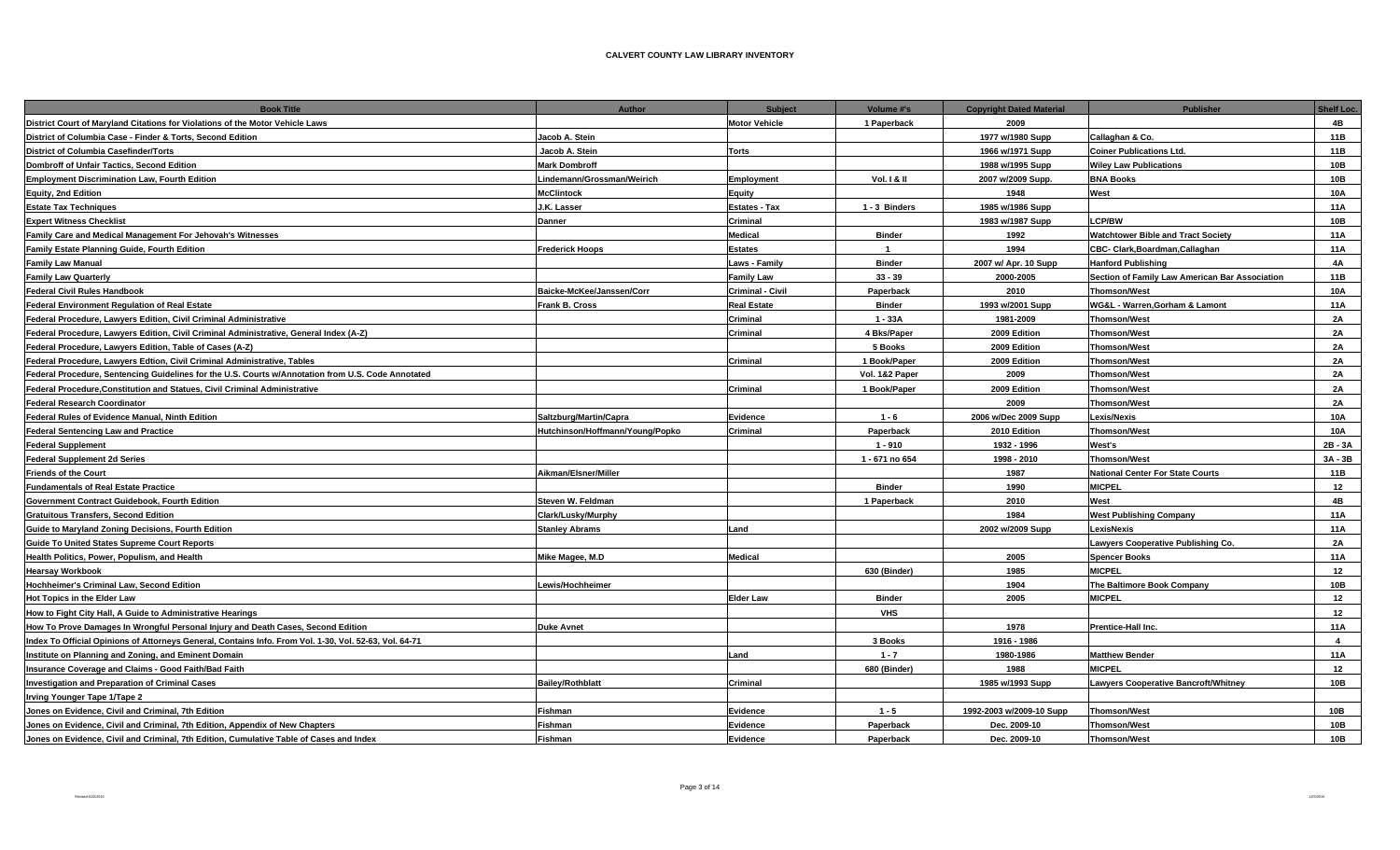| <b>Book Title</b>                                                                     | <b>Author</b> | <b>Subject</b>         | Volume #'s     | <b>Copyright Dated Material</b> | <b>Publisher</b>                                 | Shelf Loc.              |
|---------------------------------------------------------------------------------------|---------------|------------------------|----------------|---------------------------------|--------------------------------------------------|-------------------------|
| <b>Landlord Tenant Law</b>                                                            | D. Bregman    |                        | <b>Binder</b>  | 2002                            | <b>MICPEL</b>                                    | 12                      |
| <b>Laws of Maryland</b>                                                               |               | <b>Laws - Maryland</b> | 1943           | 1943                            | Kings Bros. Inc., State Printers                 | $\overline{4}$          |
| <b>Laws of Maryland</b>                                                               |               | <b>Laws-Maryland</b>   | 1945           | 1945                            | Kings Bros. Inc., State Printers                 | $\overline{\mathbf{4}}$ |
| <b>Laws of Maryland</b>                                                               |               | <b>Laws - Maryland</b> | 1947           | 1947                            | Kings Bros. Inc., State Printers                 | $\overline{a}$          |
| <b>Laws of Maryland</b>                                                               |               | Laws - Maryland        | 1949           | 1949                            | Kings Bros. Inc., State Printers                 | $\overline{4}$          |
| <b>Laws of Maryland</b>                                                               |               | Laws - Maryland        | 1951           | 1951                            | Kings Bros. Inc., State Printers                 | $\overline{4}$          |
| <b>Laws of Maryland</b>                                                               |               | Laws - Maryland        | 1953           | 1953                            | Kings Bros. Inc., State Printers                 | $\overline{\mathbf{4}}$ |
| <b>Laws of Maryland</b>                                                               |               | Laws - Maryland        | 1954           | 1954                            | Kings Bros, Inc., State Printers                 | $\overline{a}$          |
| <b>Laws of Maryland</b>                                                               |               | <b>Laws - Maryland</b> | 1955 - 1961    | 1955 - 1961                     | Kings Bros. Inc., State Printers                 | $\overline{4}$          |
| <b>Laws of Maryland</b>                                                               |               | Laws - Maryland        | 1962           | 1962                            | Kings Bros. Inc., State Printers                 | $\overline{\mathbf{4}}$ |
| <b>Laws of Maryland</b>                                                               |               | <b>Laws - Maryland</b> | 1964           | 1964                            | Kings Bros. Inc., State Printers                 | $\overline{\mathbf{4}}$ |
| <b>Laws of Maryland</b>                                                               |               | <b>Laws - Maryland</b> | 1965           | 1965                            | Kings Bros. Inc., State Printers                 | $\overline{\mathbf{4}}$ |
| <b>Laws of Maryland</b>                                                               |               | Laws - Maryland        | 1966           | 1966                            | Kings Bros. Inc., State Printers                 | $\overline{a}$          |
| <b>Laws of Maryland</b>                                                               |               | Laws - Maryland        | 1968           | 1968                            | Kings Bros. Inc., State Printers                 | $\overline{4}$          |
| <b>Laws of Maryland</b>                                                               |               | Laws - Maryland        | Vol. I - II    | 1973                            | Kings Bros. Inc., State Printers                 | $\overline{\mathbf{4}}$ |
| Laws of Maryland, 1985 Special Session (2 Copies on Shelf)                            |               | Laws - Maryland        | 1985           | 1985                            | <b>State Department of Legislative Reference</b> | $\overline{\mathbf{4}}$ |
| Laws of Maryland, Chapters 1-1019 Index                                               |               | <b>Laws-Maryland</b>   | Vol. I - IV    | 1978                            | <b>State Department of Legislative Reference</b> | $\overline{\mathbf{4}}$ |
| Laws of Maryland, Chapters 1-535                                                      |               | <b>Laws - Maryland</b> | Vol. I         | 1970                            | Kings Bros. Inc., State Printers                 | $\overline{a}$          |
| Laws of Maryland, Chapters 1-567                                                      |               | Laws - Maryland        | Vol. I         | 1963                            | Kings Bros. Inc., State Printers                 | $\overline{\mathbf{4}}$ |
| Laws of Maryland, Chapters 1-642 JRS Vetoes, Vetoes Index                             |               | <b>Laws - Maryland</b> | Vol. I - VI    | 1993                            | <b>State Department of Legislative Reference</b> | $\overline{4}$          |
| Laws of Maryland, Chapters 1-652 JRS Vetoes Special Session, Vetoes Index, Local Laws |               | Laws - Maryland        | Vol. I - VIII  | 1992                            | <b>State Department of Legislative Reference</b> | $\overline{4}$          |
| Laws of Maryland, Chapters 1-671 JRS Vetoes, First Special Session Law/Index          |               | Laws - Maryland        | Vol. I - VII   | 1991                            | <b>State Department of Legislative Reference</b> | $\overline{4}$          |
| Laws of Maryland, Chapters 1-688, JRS Vetoes, Index                                   |               | Laws - Maryland        | $Vol. I - V$   | 1983                            | <b>State Department of Legislative Reference</b> | $\overline{4}$          |
| Laws of Maryland, Chapters 1-712 JRS Vetoes, Index                                    |               | Laws - Maryland        | Vol. I - VI    | 1990                            | <b>State Department of Legislative Reference</b> | $\overline{\mathbf{4}}$ |
| Laws of Maryland, Chapters 1-739                                                      |               | Laws - Maryland        | Vol. I - II    | 1972                            | Kings Bros. Inc., State Printers                 | $\overline{4}$          |
| Laws of Maryland, Chapters 1-748 Index                                                |               | Laws - Maryland        | $Vol. I - III$ | 1979                            | <b>State Department of Legislative Reference</b> | $\overline{a}$          |
| Laws of Maryland, Chapters 1-751 JRS Vetoes, Vetoes Index, Index Local Laws           |               | <b>Laws - Maryland</b> | Vol. I - VII   | 1994                            | <b>State Department of Legislative Reference</b> | $\overline{\mathbf{4}}$ |
| Laws of Maryland, Chapters 1-760                                                      |               | <b>Laws - Maryland</b> | $Vol. 1 - II$  | 1967                            | Kings Bros. Inc., State Printers                 | $\overline{4}$          |
| Laws of Maryland, Chapters 1-778 JRS, JRS Vetoes Index, Index                         |               | <b>Laws - Maryland</b> | Vol. I - VII   | 1987                            | <b>State Department of Legislative Reference</b> | $\boldsymbol{\Delta}$   |
| Laws of Maryland, Chapters 1-789, JRS Vetoes, Index                                   |               | Laws - Maryland        | Vol. I - VII   | 1985                            | <b>State Department of Legislative Reference</b> | $\overline{\mathbf{4}}$ |
| Laws of Maryland, Chapters 1-798                                                      |               | Laws - Maryland        | Vol. I - II    | 1971                            | Kings Bros. Inc., State Printers                 | $\overline{\mathbf{4}}$ |
| Laws of Maryland, Chapters 1-798, Index                                               |               | Laws - Maryland        | Vol. I - VII   | 1984                            | <b>State Department of Legislative Reference</b> | $\overline{4}$          |
| Laws of Maryland, Chapters 1-803                                                      |               | Laws - Maryland        | $Vol. 1 - II$  | 1969                            | Kings Bros. Inc., State Printers                 | $\overline{4}$          |
| Laws of Maryland, Chapters 1-814, Index                                               |               | Laws - Maryland        | Vol. I - V     | 1981                            | <b>State Department of Legislative Reference</b> | $\overline{4}$          |
| Laws of Maryland, Chapters 1-824                                                      |               | Laws - Maryland        | $Vol. I - IV$  | 1980                            | <b>State Department of Legislative Reference</b> | $\overline{4}$          |
| Laws of Maryland, Chapters 1-861, JRS Vetoes, Index                                   |               | <b>Laws - Maryland</b> | Vol. I - VII   | 1986                            | <b>State Department of Legislative Reference</b> | $\overline{4}$          |
| Laws of Maryland, Chapters 1-890 Index, Local Index                                   |               | <b>Laws - Maryland</b> | $Vol. I - III$ | 1974                            | <b>State Department of Legislative Reference</b> | $\boldsymbol{\Delta}$   |
| Laws of Maryland, Chapters 1-898 Index, Local Laws Index                              |               | Laws - Maryland        | $Vol. I - III$ | 1975                            | <b>State Department of Legislative Reference</b> | $\overline{\mathbf{4}}$ |
| Laws of Maryland, Chapters 1-916, JRS - Vetoes, Vetoes Index                          |               | Laws - Maryland        | Vol. I - VII   | 1982                            | <b>State Department of Legislative Reference</b> | $\overline{\mathbf{4}}$ |
| Laws of Maryland, Chapters 1-925 Index                                                |               | Laws - Maryland        | Vol. I - II    | 1976                            | State Department of Legislative Reference        | $\overline{\mathbf{4}}$ |
| Laws of Maryland, Chapters 1-982 Index                                                |               | Laws - Maryland        | $Vol. 1 - II$  | 1977                            | <b>State Department of Legislative Reference</b> | $\overline{4}$          |
| Laws of Maryland, Chapters 568-904                                                    |               | Laws - Maryland        | Vol. II        | 1963                            | Kings Bros. Inc., State Printers                 | $\overline{4}$          |
| Laws of Maryland, House and Senate Journals, Extra Session December 1969              |               | Laws - Maryland        | 1969           | 1969                            | Kings Bros. Inc., State Printers                 | $\overline{4}$          |
| Laws of Marvland. House and Senate Journals. Extra Session June 1961                  |               | Laws - Marvland        | 1961           | 1961                            | Kings Bros, Inc., State Printers                 | $\overline{a}$          |
| Laws of Maryland, House and Senate Journals, Extra Session June 1967                  |               | <b>Laws - Marvland</b> | 1967           | 1967                            | Kings Bros, Inc., State Printers                 | $\mathbf{A}$            |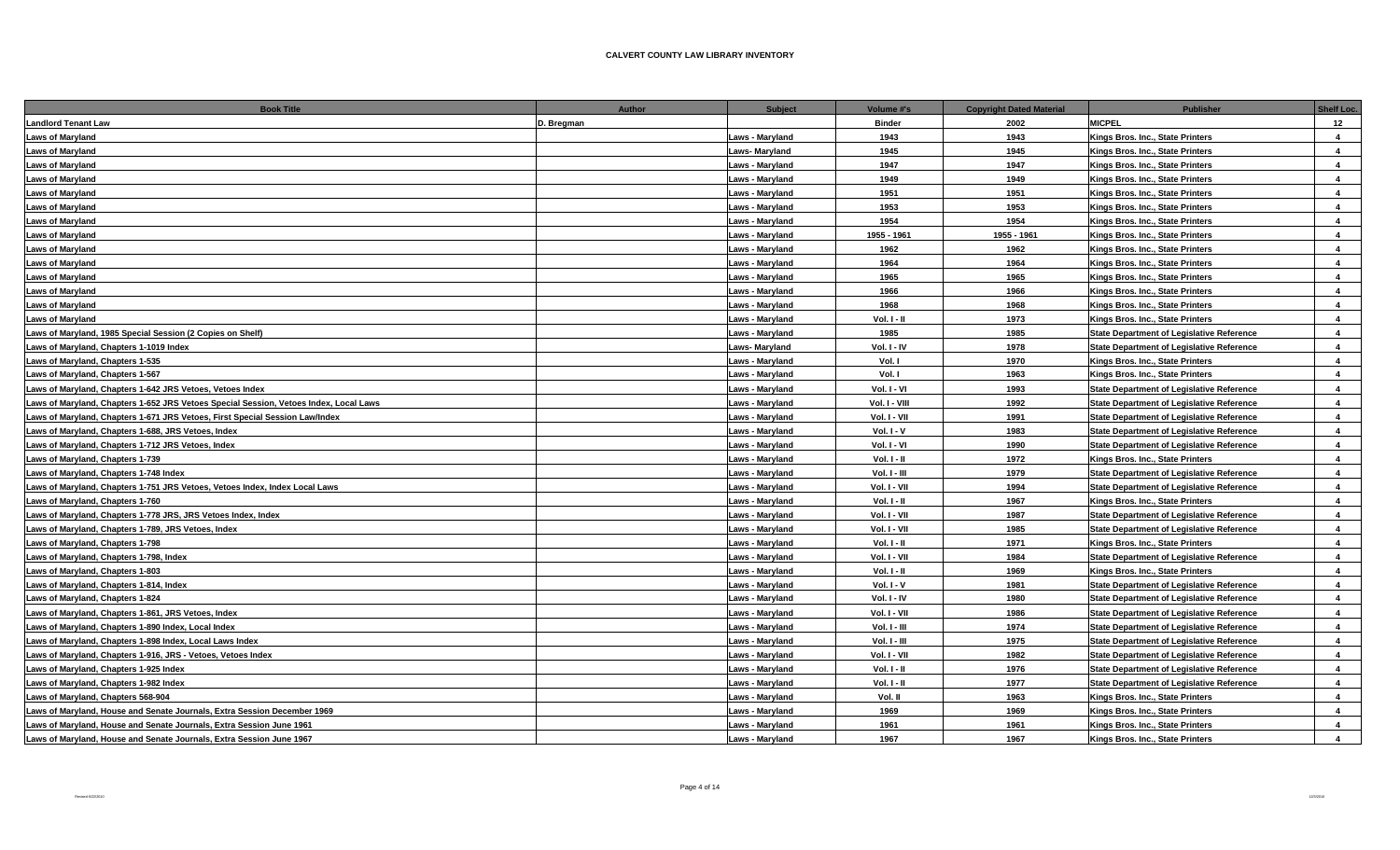| <b>Book Title</b>                                                                         | <b>Author</b>                                | <b>Subject</b>                   | Volume #'s     | <b>Copyright Dated Material</b> | <b>Publisher</b>                                 | <b>Shelf Loc.</b>       |
|-------------------------------------------------------------------------------------------|----------------------------------------------|----------------------------------|----------------|---------------------------------|--------------------------------------------------|-------------------------|
| Laws of Maryland, House and Senate Journals, Extra Session March 1962                     |                                              | Laws - Maryland                  | 1962           | 1962                            | Kings Bros. Inc., State Printers                 | $\overline{4}$          |
| Laws of Maryland, House and Senate Journals, Extra Session March 1964                     |                                              | Laws - Maryland                  | 1964           | 1964                            | Kings Bros. Inc., State Printers                 | $\overline{4}$          |
| Laws of Maryland, House and Senate Journals, Extra Session March 1966                     |                                              | Laws - Maryland                  | 1966           | 1966                            | Kings Bros. Inc., State Printers                 | $\overline{a}$          |
| Laws of Maryland, House and Senate Journals, Extra Session May 1962                       |                                              | Laws - Maryland                  | 1962           | 1962                            | Kings Bros. Inc., State Printers                 | $\overline{a}$          |
| Laws of Maryland, House and Senate Journals, Extra Session November 1964                  |                                              | Laws - Maryland                  | 1964           | 1964                            | Kings Bros. Inc., State Printers                 | $\mathbf{A}$            |
| Laws of Maryland, House and Senate Journals, Extra Session October 1965                   |                                              | Laws - Maryland                  | 1965           | 1965                            | Kings Bros. Inc., State Printers                 | $\overline{a}$          |
| Laws of Maryland, House and Senated Journals, Extra Session May 1975                      |                                              | Laws - Maryland                  | 1975           | 1975                            | <b>State Department of Legislative Reference</b> | $\overline{a}$          |
| Laws of Maryland, Special Session 1973                                                    |                                              | Laws - Maryland                  | 1973           | 1973                            | Kings Bros. Inc., State Printers                 | $\overline{\mathbf{4}}$ |
| Lawyers Desk Book                                                                         | <b>William Casey</b>                         |                                  |                | 1970                            | Institute For Business Planning Inc.             | 11B                     |
| Martindale-Hubbell, Law Directory                                                         |                                              | <b>Directory</b>                 | 8              | 2003                            | LexisNexis                                       | 11B                     |
| Martindale-Hubbell, Law Directory                                                         |                                              | <b>Directory</b>                 | $\overline{7}$ | 2004                            | LexisNexis                                       | 11B                     |
| Martindale-Hubbell, Law Directory                                                         |                                              | <b>Directory</b>                 | 6              | 2005                            | LexisNexis                                       | 11B                     |
| Martindale-Hubbell, Law Directory                                                         |                                              | <b>Directory</b>                 | 6              | 2006                            | LexisNexis                                       | 11B                     |
| <b>Maryland Appellate Practice Rules and Commentary</b>                                   |                                              |                                  | <b>Binder</b>  | 1987                            | <b>MICPEL</b>                                    | 12                      |
| <b>Maryland Appellate Reports</b>                                                         |                                              |                                  | $1 - 191$      | 1967-2010                       | <b>Thomson/West</b>                              | 1B                      |
| Maryland Automobile Accident DeskBook, 2nd Edition                                        | Smith/Donahue                                | <b>Automobile</b>                | Paperback      | 2002                            | <b>MICPEL</b>                                    | 11A                     |
| Maryland Child Welfare Benchbook                                                          | Debra Baker                                  |                                  | <b>Binder</b>  | 2000                            | Am. Bar Assoc. Center on Children and the Law    | 11B                     |
| Maryland Civil Pattern Jury Instructions                                                  |                                              | Jury                             | <b>Binder</b>  | 2007                            | <b>MICPEL</b>                                    | 4A                      |
| Maryland Civil Procedure Forms w/ Practice Commentary, 3rd Edition                        | Robert D. Klein                              | Forms - Civil                    | 1-2 Binders    | 2002-2006 w/2010 Supp.          | LexisNexis                                       | -5                      |
| Maryland Commercial Financing Forms, Practice                                             | Stalfort/Speas/Divine                        | <b>Forms - Commercial</b>        | <b>Binder</b>  | 1996                            | <b>Michie</b>                                    | -5                      |
| Maryland Criminal Law, Practice & Procedure                                               | Gilbert/Moylan                               | Laws - Criminal                  |                | 1983 w/1990 Supp.               | The Michie Co.                                   | 4B                      |
| Maryland Criminal Laws Annotated                                                          |                                              | <b>Criminal</b>                  | Paperback      | 2008 Ed.                        | LexisNexis                                       | 4A                      |
| Maryland Criminal Pattern Jury Instructions                                               |                                              | Jury                             | <b>Binder</b>  | 1986-2007 w/ 2007 Supp.         | <b>MICPEL</b>                                    | 4A                      |
| <b>Maryland Criminal Pattern Jury Instructions</b>                                        |                                              | Jury                             | 1 Binder       | 1995                            | <b>MICPEL</b>                                    | 11B                     |
| Maryland Divorce and Separation Law, Ninth Edition                                        | <b>Thomas &amp; Kalichman</b>                | <b>Divorce</b>                   | Paperback      | 2009                            | <b>MICPEL</b>                                    | 12                      |
| <b>Maryland Domestic Relations Forms, Practice</b>                                        | <b>Turnball/Wase</b>                         | <b>Forms - Domestic Relation</b> | <b>Binder</b>  | 2001-2009                       | <b>Lexis/Nexis</b>                               | -5                      |
| Maryland Employment Law, Second Editon                                                    | Mazaroff/Horn                                | <b>Employment</b>                | <b>Binder</b>  | 2008                            | Lexis/Nexis                                      | 4A                      |
| <b>Maryland Essentials of Practice Series</b>                                             |                                              |                                  |                |                                 |                                                  |                         |
| Maryland Estate Planning, Wills and Trusts Library Forms and Practice Manual              | Aryeh/Guttenberg                             |                                  | 3 Binders      | 1998-2007 w/2009 Supp.          | <b>Data Trace Publishing</b>                     | 5                       |
| Maryland Evidence Courtroom Manual                                                        | Levy/Hornstein/Weissenberger                 | <b>Evidence - Criminal</b>       | Paperback      | 2008                            | LexisNexis                                       | 4B                      |
| Maryland Evidence Handbook, Fourth Edition                                                | Joseph Murphy                                | <b>Evidence - Criminal</b>       | 1 Volume       | 2010                            | Lexis Nexis                                      | 4B                      |
| Maryland Family and Juvenile Law Practice Manual and Forms                                | Natalie H. Rees                              |                                  | 2 Binders      | 2003 w/2009 Supp.               | Data Trace Publishing Company                    | 5A                      |
| Maryland Family Law, Fourth Edition                                                       | <b>Fader/Gilbert</b>                         | Laws - Family                    |                | 2006 w/2009 Supp.               | LexisNexis                                       | 4B                      |
| Maryland Judge's Domestic Violence Resource Manual                                        |                                              | <b>Domestic Violence</b>         | <b>Binder</b>  | 2007                            |                                                  | 4A                      |
| Maryland Judicial Ethics Handbook                                                         | <b>Standing Committee on Judicial Ethics</b> | <b>Ethics</b>                    | 1 Book Block   | 1989                            | <b>Administrative Office of the Courts</b>       | 4B                      |
| Maryland Landlord-Tenant Law, Practice and Procedure                                      | D. Bregman                                   | <b>Laws - Landlord/Tenant</b>    | 3d Edition     | 2003 w/2008 Supp.               | LexisNexis                                       | 4A                      |
| Maryland Law of Confessions, 2009-2010 Edition                                            | Jezic/Molony/Nolan                           |                                  | Paperpack      | 2009-2010                       | <b>Thomson/West</b>                              | 4B                      |
| <b>Maryland Law Review</b>                                                                |                                              | Law                              | $1 - 69$       | 1941-2010                       | Maryland Law Review Inc.                         | 11B                     |
| <b>Maryland Litigation Forms and Analysis</b>                                             | Strausberg                                   |                                  | 1-3 Binders    | <b>2009 Supp</b>                | <b>West Group</b>                                | 5                       |
| Maryland Manual 2006, A Guide to Maryland Government/Maryland State Archives              |                                              | Directory - Maryland             |                | 2006                            | <b>Maryland State Archives</b>                   | 4A                      |
| Maryland Motor Vehicle Insurance, Second Edition                                          | <b>Andrew Janquitto</b>                      | Vehicle                          |                | 1999 w/2007 Supp.               | Lexis Law Publishing                             | 4A                      |
| Maryland Practice Forms, 5th Edition                                                      |                                              |                                  | <b>Binder</b>  | 2003                            | <b>MICPEL</b>                                    | 12                      |
| Maryland Practice, Civil Procedure Forms, Section 1 to 1071 (End), Tables/Index           | Liebmann                                     |                                  | $3 - 4$        | 1984 w/09-10 Supp               | <b>Thomson/West</b>                              | 4B                      |
| Maryland Practice, District Court Law and Practice, Sections 1-701 (End), Tables/Index    | Liebmann                                     |                                  | $1 - 2$        | 1976                            | <b>West Group</b>                                | 4B                      |
| Maryland Practice, Maryland Evidence State and Federal Second Edition, Chapters 1-8 (End) | <b>Lynn McLair</b>                           | Evidence                         | $5 - 6A$       | 2001 w/09 Supp                  | <b>Thomson/West</b>                              | 4B                      |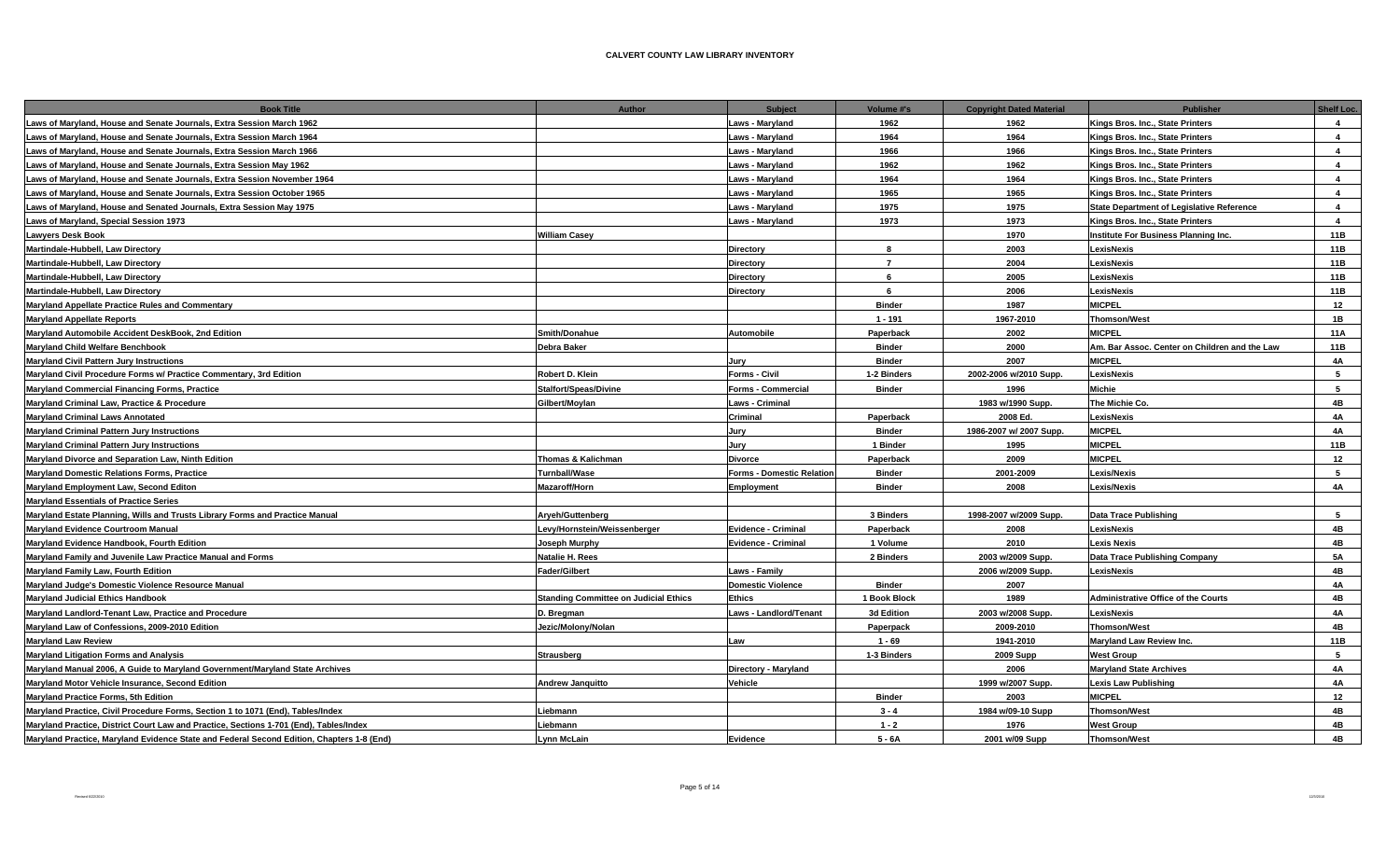| <b>Book Title</b>                                                                                                    | Author                           | <b>Subject</b>              | Volume #'s              | <b>Copyright Dated Material</b> | <b>Publisher</b>               | Shelf Loc. |
|----------------------------------------------------------------------------------------------------------------------|----------------------------------|-----------------------------|-------------------------|---------------------------------|--------------------------------|------------|
| Maryland Practice, Maryland Rules of Evidence                                                                        | <b>McLain</b>                    | Evidence - Maryland         | 1 Pb/ Vol. 7            | 2007 Ed.                        | <b>Thomson/West</b>            | 4B         |
| <b>Maryland Register</b>                                                                                             |                                  |                             | 3 Binders               |                                 |                                | 5B         |
| <b>Maryland Reports</b>                                                                                              |                                  |                             | $1 - 414$               | 1851-2010                       | <b>Thomson/West</b>            | $1A-1B$    |
| <b>Maryland Rules Commentary</b>                                                                                     | Niemeyer/Shuett                  | <b>Rules - Maryland</b>     | 3d Edition              | 2003 w/2009 Supp.               | LexisNexis                     | <b>4A</b>  |
| <b>Maryland Rules Decisions</b>                                                                                      |                                  |                             | 760 (Binder)            | 1990                            | <b>MICPEL</b>                  | 12         |
| <b>Maryland Sentencing Guidelines Manual</b>                                                                         |                                  | Criminal                    | <b>Binder</b>           | Jan-08                          | <b>SCCSP</b>                   | 4A         |
| Maryland Summary Judgment and Related Termination Motions                                                            | Lisa J. McGuire                  | <b>Motions</b>              | Paperback               | 2009-2010                       | <b>Thomson/West</b>            | 4A         |
| Maryland Tort Damages, Sixth Edition                                                                                 | George W. Shadoan                |                             | <b>Binder</b>           | 2006                            | <b>MICPEL</b>                  | 12         |
| Maryland Tort Law Handbook, Third Edition                                                                            | Gilbert/Gilbert                  | <b>Torts</b>                |                         | 2000 w/2009 Supp                | Lexis Publishing               | 10B        |
| Maryland Worker's Compensation Handbook, Second Edition                                                              | Gilbert/Humphreys                | <b>Workers Compensation</b> |                         | 1993 w/2009 Supp.               | The Michie Co./LexixNexis      | 4B         |
| Maryland Worker's Compensation Handbook, Third Edition                                                               | Gilbert/Humphreys/Herwig/Montour | <b>Workers Compensation</b> | Updated/Rev.            | 2007                            | LexisNexis                     | 4B         |
| Maryland-Lawyers Cooperative Criminal Procedure Forms and Analysis                                                   | Jonathon Scott Smith             | Forms - Criminal            | Vol. 2 Binder           | 1995                            | Lawyers Cooperative Publishing | 5          |
| Medical Atlas For Attorneys, Courtroom Drawings                                                                      |                                  | Medical                     | 5 Boxes (1-End)         |                                 |                                | 11A        |
| Michie's Annotated Code of Maryland                                                                                  |                                  | Laws                        | $1 - 12$                | 1957 w/Cumulative Supps         | The Michie Co.                 | 11B        |
| Michie's Annotated Code of Maryland                                                                                  |                                  | Laws                        | $\overline{1}$          | 2006                            | LexisNexis                     | 11B        |
| Michie's Annotated Code of Maryland 1957, Crimes and Punishment to Governor - Exec and Admin Depts, Art 27-41        |                                  | Laws                        | $\overline{2}$          | 2003 Repl. Vol. W/09Supp        | LexisNexis                     | 4A         |
| Michie's Annotated Code of Maryland 1957, Habeas Corpus to Workmen's Compensation, Articles 42-101                   |                                  | Laws                        | $\mathbf{3}$            | 2003 Repl. Vol. W/09 Supp       | LexisNexis                     | <b>4A</b>  |
| Michie's Annotated Code of Maryland 1957, Rules of Interpretation to Criminal Injuries Compensation Act, (Art.1-26A) |                                  | Laws                        | $\overline{\mathbf{1}}$ | 2005 Repl w/2009 Supp.          | LexisNexis                     | 4A         |
| Michie's Annotated Code of Maryland 2009 Advance Court Rules Service                                                 |                                  | Laws                        | 1 Pamphlets             | 2010                            | <b>LexisNexis</b>              | <b>4A</b>  |
| Michie's Annotated Code of Maryland 2009 Maryland Legislative Review Service                                         |                                  | Laws                        | Paperback               | 2009                            | LexisNexis                     | 4A         |
| Michie's Annotated Code of Maryland of the Public General Laws                                                       |                                  | Laws                        | 1 Paperback             | 2006 Supp.                      | LexisNexis                     | 11B        |
| Michie's Annotated Code of Maryland, Correctional Services - S                                                       |                                  | Laws                        |                         | 1999 w/2007 Supp                | <b>Lexis Law Publishing</b>    | 11B        |
| Michie's Annotated Code of Maryland, 2007 Advance Code Service                                                       |                                  | Laws                        | 1-6 pamphlets           | 2007                            | LexisNexis                     | 11B        |
| Michie's Annotated Code of Maryland, 2007 Advance Code Service                                                       |                                  | Laws                        | PB Pamplet #3           | <b>Jun-07</b>                   | LexisNexis                     | 11B        |
| Michie's Annotated Code of Maryland, 2007 Maryland Legislative Review Service                                        |                                  | Laws                        | Paperback               | 2007                            | LexisNexis                     | 4A         |
| Michie's Annotated Code of Maryland, 2008 Advance Code Service                                                       |                                  | Laws                        | 1-6 pamphlets           | 2008                            | LexisNexis                     | 11B        |
| Michie's Annotated Code of Maryland, 2009 Advance Court Rules Service                                                |                                  | Laws                        | 1-6 pamphlets           | 2009                            | LexisNexis                     | 11B        |
| Michie's Annotated Code of Maryland, 2010 Advance Code Service                                                       |                                  | Laws                        | <b>PB Pamphlets</b>     | 2010                            | LexisNexis                     | 4A         |
| Michie's Annotated Code of Maryland, Advance Court Rules Service                                                     |                                  | Laws                        | 1 pamplet               | 2001-2002                       | LexisNexis                     | 11B        |
| Michie's Annotated Code of Maryland, Advance Court Rules Service                                                     |                                  | Laws                        | 7 pamphlets             | 2001-2003                       | LexisNexis                     | 11B        |
| Michie's Annotated Code of Maryland, Advance Court Rules Service                                                     |                                  | Laws                        | 1 pamphlet              | 2002-2003                       | LexisNexis                     | 11B        |
| Michie's Annotated Code of Maryland, Advance Court Rules Service                                                     |                                  | Laws                        | 3 pamphlets             | 2004                            | LexisNexis                     | 11B        |
| Michie's Annotated Code of Maryland, Advance Court Rules Service                                                     |                                  | Laws                        | 5 pamphlets             | 2005                            | LexisNexis                     | 11B        |
| Michie's Annotated Code of Maryland, Advance Court Rules Service                                                     |                                  | Laws                        | 1 - 6 pamphlets         | 2006                            | LexisNexis                     | 11B        |
| Michie's Annotated Code of Maryland, Agriculture                                                                     |                                  | Laws                        |                         | 2007 Repl w/2009 Supp.          | LexisNexis                     | 4A         |
| Michie's Annotated Code of Maryland, Agriculture                                                                     |                                  | Laws                        |                         | 1974                            | Michie                         | 11B        |
| Michie's Annotated Code of Maryland, Agriculture                                                                     |                                  | Laws                        |                         | 1999 Repl. w/2006 Supp          | <b>Lexis Law Publishing</b>    | 11B        |
| Michie's Annotated Code of Maryland, Annotation Citator                                                              |                                  | Laws                        | Paperback               | 2009                            | LexisNexis                     | 4A         |
| Michie's Annotated Code of Maryland, Annotation Citator                                                              |                                  | Laws                        | $1 - 7$                 | 2001-2008                       | LexisNexis                     | 11B        |
| Michie's Annotated Code of Maryland, Business Occupations and Professions                                            |                                  | Laws                        |                         | 2004 Repl w/2009Supp.           | LexisNexis                     | 4A         |
| Michie's Annotated Code of Maryland, Business Occupations and Professions                                            |                                  | Laws                        |                         | 1989 w/1994 Supp                | Michie                         | 11B        |
| Michie's Annotated Code of Maryland, Business Occupations and Professions                                            |                                  | Laws                        |                         | 2000                            | <b>Lexis Publishing</b>        | 11B        |
| Michie's Annotated Code of Maryland, Business Regulations                                                            |                                  | Laws                        |                         | 2010                            | <b>LexisNexis</b>              | <b>4A</b>  |
| Michie's Annotated Code of Maryland, Business Regulations                                                            |                                  | <b>Laws</b>                 |                         | 1998 w/2004 Supp                | Lexis Law Publishing           | 11B        |
| Michie's Annotated Code of Marvland, Commercial Law                                                                  |                                  | Laws                        |                         | 1990 w/2001 Supp                | <b>Michie</b>                  | 11B        |
|                                                                                                                      |                                  |                             |                         |                                 |                                |            |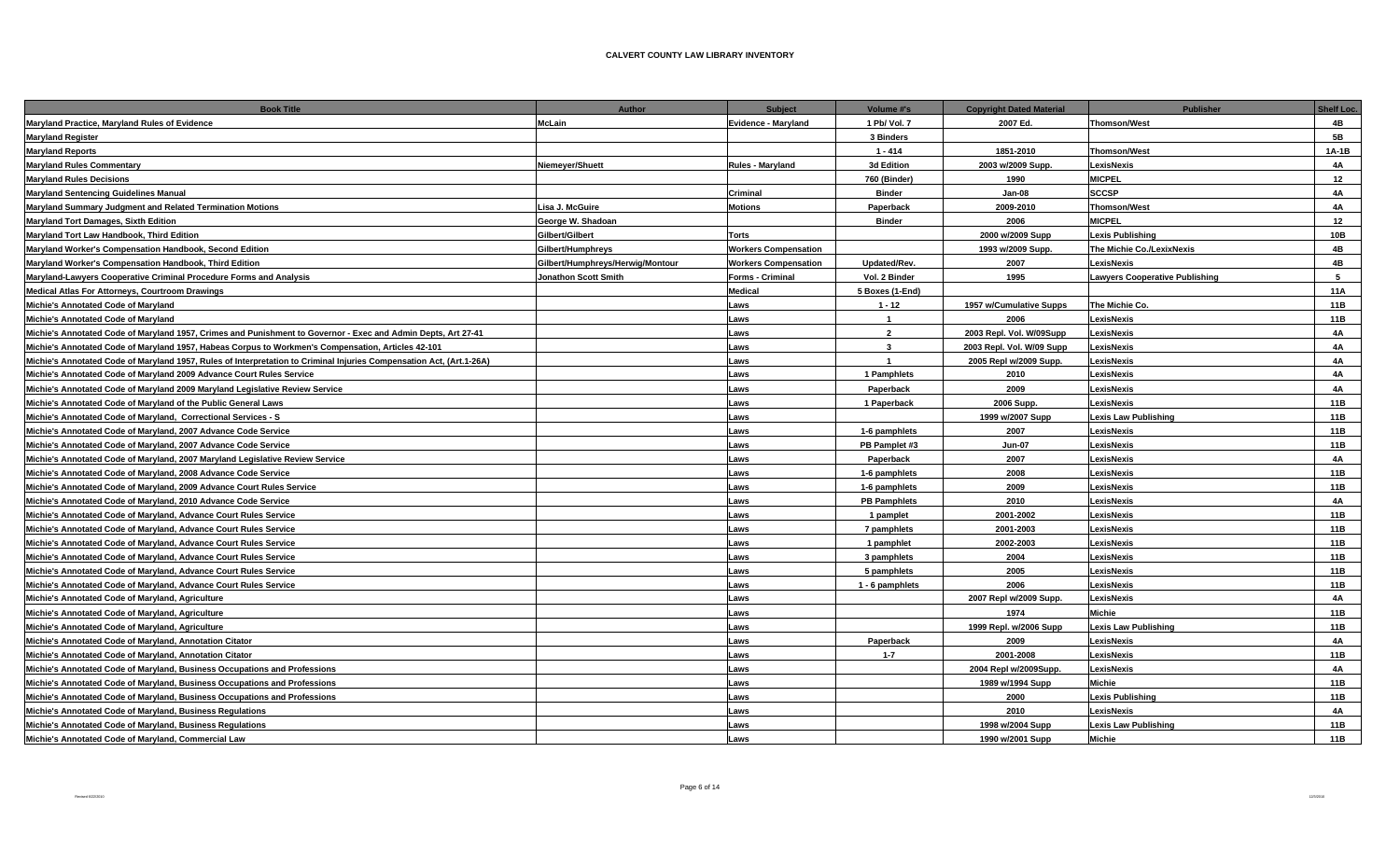| <b>Book Title</b>                                                                   | <b>Author</b> | <b>Subject</b> | Volume #'s | <b>Copyright Dated Material</b> | <b>Publisher</b>            | <b>Shelf Loc.</b> |
|-------------------------------------------------------------------------------------|---------------|----------------|------------|---------------------------------|-----------------------------|-------------------|
| Michie's Annotated Code of Maryland, Commercial Law                                 | Laws          |                |            | 1997 w/2000 Supp                | Michie                      | 11B               |
| Michie's Annotated Code of Maryland, Commercial Law                                 | Laws          |                |            | 2000 w/2002 Supp                | <b>Lexis Publishing</b>     | 11B               |
| Michie's Annotated Code of Maryland, Commercial Law                                 | Laws          |                |            | 2002                            | LexisNexis                  | 11B               |
| Michie's Annotated Code of Maryland, Commercial Law 1-101 to 10-104                 | Laws          |                |            | 1975 w/1991 Supp                | Michie                      | 11B               |
| Michie's Annotated Code of Maryland, Commercial Law 1-101 to 10-112 (U.C.C.)        | Laws          |                |            | 2002 Repl w/2009 Supp.          | LexisNexis                  | <b>4A</b>         |
| Michie's Annotated Code of Maryland, Commercial Law 11-101 to End                   | Laws          |                |            | 2005 Repl w/2009 Supp.          | LexisNexis                  | <b>4A</b>         |
| Michie's Annotated Code of Maryland, Commercial Law 11-101 to End                   | Laws          |                |            | 1975                            | Michie                      | 11B               |
| Michie's Annotated Code of Maryland, Constitutions                                  | Laws          |                |            | 2003 Repl w/2009 Supp.          | LexisNexis                  | 4A                |
| Michie's Annotated Code of Maryland, Constitutions                                  | Laws          |                |            | 1981 w/2002 Supp                | Michie                      | 11B               |
| Michie's Annotated Code of Maryland, Corporations and Associations                  | Laws          |                |            | 2007 Repl w/2009 Supp.          | LexisNexis                  | <b>4A</b>         |
| Michie's Annotated Code of Maryland, Corporations and Associations                  | Laws          |                |            | 1975                            | Michie                      | 11B               |
| Michie's Annotated Code of Maryland, Corporations and Associations                  | Laws          |                |            | 1985 w/1992 Supp                | Michie                      | 11B               |
| Michie's Annotated Code of Maryland, Corporations and Associations                  | Laws          |                |            | 1993                            | Michie                      | 11B               |
| Michie's Annotated Code of Maryland, Corporations and Associations                  | Laws          |                |            | 1999 Repl. w/2006 Supp          | <b>Lexis Law Publishing</b> | 11B               |
| Michie's Annotated Code of Maryland, Correctional Services                          | Laws          |                |            | 2008 Repl w/2009 Supp           | LexisNexis                  | 4A                |
| Michie's Annotated Code of Maryland, Courts and Judicial Proceedings                | Laws          |                |            | 1989                            | Michie                      | 11B               |
| Michie's Annotated Code of Maryland, Courts and Judicial Proceedings                | Laws          |                |            | 2002                            | LexisNexis                  | 11B               |
| Michie's Annotated Code of Maryland, Courts and Judicial Proceedings 1-101 to 4-506 | Laws          |                |            | 2006 Repl w/2009 Supp.          | LexisNexis                  | <b>4A</b>         |
| Michie's Annotated Code of Maryland, Courts and Judicial Proceedings 5-101 to End   | Laws          |                |            | 2006 Repl w/2009 Supp.          | LexisNexis                  | 4A                |
| Michie's Annotated Code of Maryland, Criminal Law 1-101 to 7-318                    | Laws          |                |            | 2002 w/2009 Supp.               | LexisNexis                  | 4A                |
| Michie's Annotated Code of Maryland, Criminal Law 8-101 to End                      | Laws          |                |            | 2002 w/2009 Supp.               | LexisNexis                  | 4A                |
| Michie's Annotated Code of Maryland, Criminal Procedures                            | Laws          |                |            | 2008 w/2009 Supp.               | LexisNexis                  | 4A                |
| Michie's Annotated Code of Maryland, Economic Development                           | Laws          |                |            | 2008 w/2009 Supp.               | LexisNexis                  | 4A                |
| Michie's Annotated Code of Maryland, Education                                      | Laws          |                |            | 1989 w/1992 Supp                | Michie                      | 11B               |
| Michie's Annotated Code of Maryland, Education                                      | Laws          |                |            | 1997                            | Michie                      | 11B               |
| Michie's Annotated Code of Maryland, Education                                      | Laws          |                |            | 1999                            | <b>Lexis Law Publishing</b> | 11B               |
| Michie's Annotated Code of Maryland, Education                                      | Laws          |                |            | 2001                            | LexisNexis                  | 11B               |
| Michie's Annotated Code of Maryland, Education                                      | Laws          |                |            | 2004 w/2005 Supp                | LexisNexis                  | 11B               |
| Michie's Annotated Code of Maryland, Education                                      | Laws          |                |            | 2006 w/2008 Supp.               | <b>Lexis Nexis</b>          | 11B               |
| Michie's Annotated Code of Maryland, Education 10-101 to End                        | Laws          |                |            | 2008 w/2009 Supp.               | LexisNexis                  | 4A                |
| Michie's Annotated Code of Maryland, Education 1-101 to 9-110                       | Laws          |                |            | 2008 w/2009 Supp.               | LexisNexis                  | 4A                |
| Michie's Annotated Code of Maryland, Election Law                                   | Laws          |                |            | 2003 w/2007 Supp.               | LexisNexis                  | <b>4A</b>         |
| Michie's Annotated Code of Maryland, Environment                                    | Laws          |                |            | 1987                            | Michie                      | 11B               |
| Michie's Annotated Code of Maryland, Environment                                    | Laws          |                |            | 1993                            | Michie                      | 11B               |
| Michie's Annotated Code of Maryland, Environment 1-101 to 8-601                     | Laws          |                |            | 2007 Repl w/2009 Supp.          | LexisNexis                  | 4A                |
| Michie's Annotated Code of Maryland, Environment 1-101 to 8-601                     | Laws          |                |            | 1996 w/2006 Supp                | Michie                      | 11B               |
| Michie's Annotated Code of Maryland, Environment 9-101 to End                       | Laws          |                |            | 2007 Repl w/2009Supp.           | LexisNexis                  | 4A                |
| Michie's Annotated Code of Maryland, Environment 9-101 to End                       | Laws          |                |            | 1996 w/2006 Supp                | LexisNexis                  | 11B               |
| Michie's Annotated Code of Maryland, Estates and Trusts                             | Laws          |                |            | 2001 Repl w/2009 Supp.          | LexisNexis                  | <b>4A</b>         |
| Michie's Annotated Code of Maryland, Estates and Trusts                             | Laws          |                |            | 1974                            | Michie                      | 11B               |
| Michie's Annotated Code of Maryland, Estates and Trusts                             | Laws          |                |            | 1991 w/2000 Supp                | Michie                      | 11B               |
| Michie's Annotated Code of Maryland, Family Law                                     | Laws          |                |            | 2006 Repl w/2009 Supp.          | LexisNexis                  | <b>4A</b>         |
| Michie's Annotated Code of Maryland, Family Law                                     | Laws          |                |            | 1999 w/2004 Supp                | LexisNexis                  | 11B               |
| Michie's Annotated Code of Maryland, Finance Institutions                           | Laws          |                |            | 2003 Repl w/2009 Supp.          | LexisNexis                  | <b>4A</b>         |
| Michie's Annotated Code of Maryland. Financial Institutions                         | Laws          |                |            | 1980                            | Michie                      | 11B               |
|                                                                                     |               |                |            |                                 |                             |                   |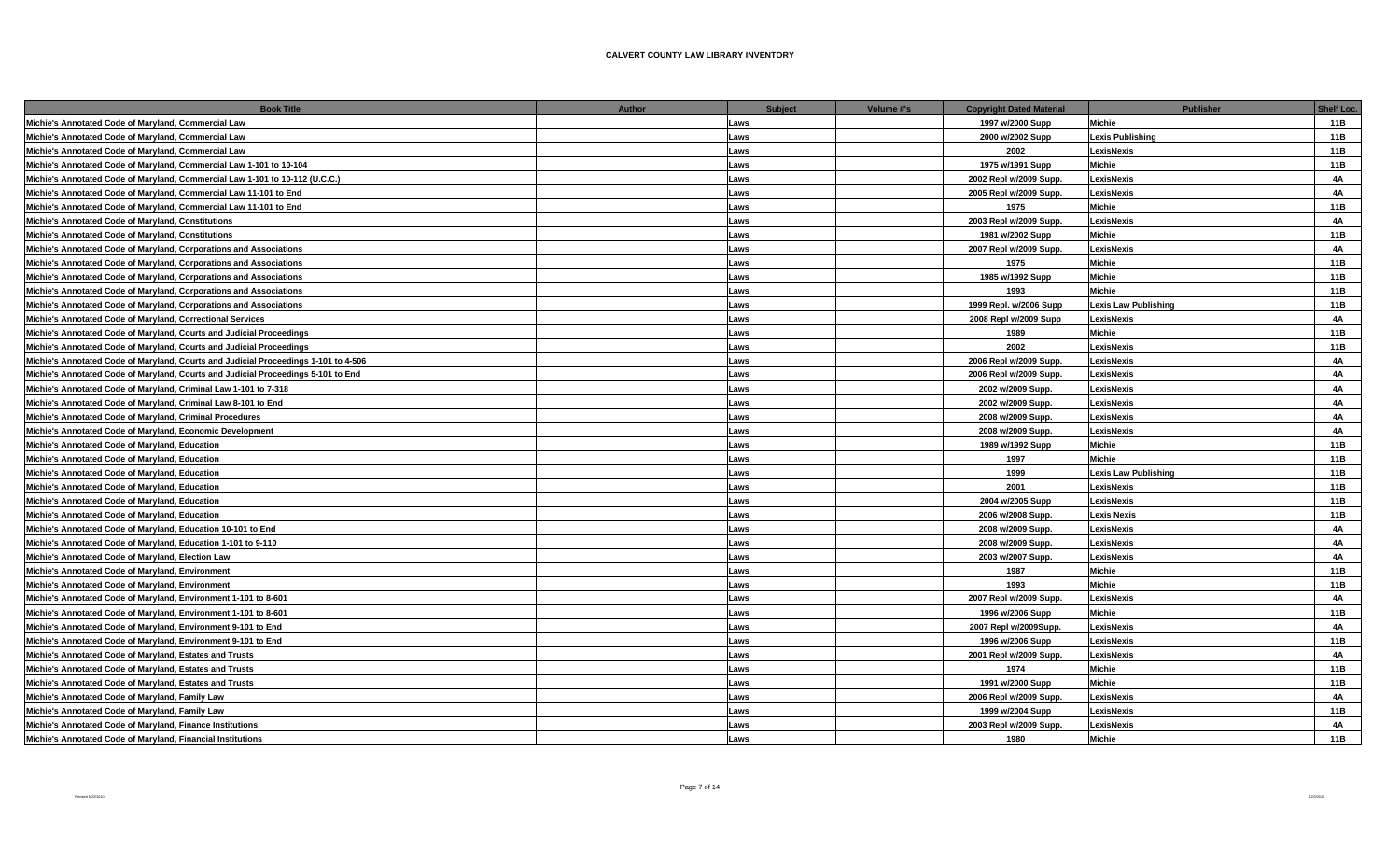| <b>Book Title</b>                                                        | Author | <b>Subject</b><br>Volume #'s | <b>Copyright Dated Material</b> | <b>Publisher</b>            | Shelf Loc. |
|--------------------------------------------------------------------------|--------|------------------------------|---------------------------------|-----------------------------|------------|
| Michie's Annotated Code of Maryland, Financial Institutions              | Laws   |                              | 1986 w/1991 Supp                | Michie                      | 11B        |
| Michie's Annotated Code of Maryland, Financial Institutions              | Laws   |                              | 1992 w/1997 Supp                | Michie                      | 11B        |
| Michie's Annotated Code of Maryland, Financial Institutions              | Laws   |                              | 1998 w/2002 Supp                | Michie                      | 11B        |
| Michie's Annotated Code of Maryland, Health - Environment                | Laws   |                              | 1982 w/1986 Supp                | Michie                      | 11B        |
| Michie's Annotated Code of Maryland, Health - General                    | Laws   |                              | 1982                            | Michie                      | 11B        |
| Michie's Annotated Code of Maryland, Health - General                    | Laws   |                              | 1982 w/1987 Supp                | Michie                      | 11B        |
| Michie's Annotated Code of Maryland, Health - General                    | Laws   |                              | 1987 w/1989 Supp                | Michie                      | 11B        |
| Michie's Annotated Code of Maryland, Health - General                    | Laws   |                              | 1990 w/1993 Supp                | Michie                      | 11B        |
| Michie's Annotated Code of Maryland, Health - General                    | Laws   |                              | 2000 w/2004 Supp                | <b>Lexis Publishing</b>     | 11B        |
| Michie's Annotated Code of Maryland, Health - General                    | Laws   |                              | 2005 w/2008 Supp                | LexisNexis                  | 11B        |
| Michie's Annotated Code of Maryland, Health - General                    | Laws   |                              |                                 |                             |            |
| Michie's Annotated Code of Maryland, Health Occupations                  | Laws   |                              | 2009                            | LexisNexis                  | 4A         |
| Michie's Annotated Code of Maryland, Health Occupations                  | Laws   |                              | 1981 w/1985 Supp                | Michie                      | 11B        |
| Michie's Annotated Code of Maryland, Health Occupations                  | Laws   |                              | 1986 w/1990 Supp                | Michie                      | 11B        |
| Michie's Annotated Code of Maryland, Health Occupations                  | Laws   |                              | 1991 w/1994 Supp                | Michie                      | 11B        |
| Michie's Annotated Code of Maryland, Health Occupations                  | Laws   |                              | 2000 w/2004 Supp                | <b>Lexis Publishing</b>     | 11B        |
| Michie's Annotated Code of Maryland, Health Occupations                  | Laws   |                              | 2005 w/2008 Supp                |                             |            |
| Michie's Annotated Code of Maryland, Health-General 1-101 to 18-1009     | Laws   |                              | 2009                            | LexisNexis                  | <b>4A</b>  |
| Michie's Annotated Code of Maryland, Health-General 19-101 to End        | Laws   |                              | 2009                            | LexisNexis                  | 4A         |
| Michie's Annotated Code of Maryland, Housing and Community Development   | Laws   |                              | 2006 Repl w/2009 Supp.          | LexisNexis                  | <b>4A</b>  |
| Michie's Annotated Code of Maryland, Housing and Community Development   | Laws   |                              | 2005                            | LexisNexis                  | 11B        |
| Michie's Annotated Code of Maryland, Human Services                      | Laws   |                              | 2007 w/2009 Supp.               | LexisNexis                  | 4A         |
| Michie's Annotated Code of Maryland, Index (A-H) & (I-Z)                 | Laws   |                              | 2009                            | LexisNexis                  | <b>4A</b>  |
| Michie's Annotated Code of Maryland, Index A to H and I to Z             | Laws   | $1 - 2$                      | 2002                            | LexisNexis                  | 11B        |
| Michie's Annotated Code of Maryland, Index A to H and I to Z             | Laws   | $1 - 2$                      | 2003                            | LexisNexis                  | 11B        |
| Michie's Annotated Code of Maryland, Index A to H and I to Z             | Laws   | $1 - 2$                      | 2004                            | LexisNexis                  | 11B        |
| Michie's Annotated Code of Maryland, Index A to H and I to Z             | Laws   | $1 - 2$                      | 2006                            | LexisNexis                  | 11B        |
| Michie's Annotated Code of Maryland, Index A to H and I to Z             | Laws   | $1 - 2$                      | 2008                            | LexisNexis                  | 11B        |
| Michie's Annotated Code of Marvland, Insurance                           | Laws   |                              | 1997 w/2001 Supp                | Michie                      | 11B        |
| Michie's Annotated Code of Maryland, Insurance                           | Laws   |                              | 2002                            | LexisNexis                  | 11B        |
| Michie's Annotated Code of Maryland, Insurance                           | Laws   |                              | 2002 w/2006 Supp                | LexisNexis                  | 11B        |
| Michie's Annotated Code of Maryland, Insurance 1-101 to 12-306           | Laws   |                              | 2003 Repl w/2009 Supp.          | LexisNexis                  | 4A         |
| Michie's Annotated Code of Maryland, Insurance 13-101 to End             | Laws   |                              | 2006 Repl w/2009 Supp.          | LexisNexis                  | 4A         |
| Michie's Annotated Code of Maryland, Labor and Employment                | Laws   |                              | 2008 w/2009 Supp.               | <b>Lexis Law Publishing</b> | <b>4A</b>  |
| Michie's Annotated Code of Maryland, Labor and Employment                | Laws   |                              | 1991                            | Michie                      | 11B        |
| Michie's Annotated Code of Maryland, Marland Rules                       | Laws   | $1 - 2$                      | 2008                            | LexisNexis                  | 11B        |
| Michie's Annotated Code of Maryland, Maryland Court Rules                | Laws   | $1 - 2$                      | 2009                            | LexisNexis                  | 11 B       |
| Michie's Annotated Code of Maryland, Maryland Legislative Review Service | Laws   | 2 Paperbacks                 | 2005/2006                       | LexisNexis                  | 11B        |
| Michie's Annotated Code of Maryland, Maryland Rules                      | Laws   | $\overline{1}$               | 2001                            | <b>Lexis Publishing</b>     | 11B        |
| Michie's Annotated Code of Maryland, Maryland Rules                      | Laws   | $1 - 2$                      | 2002                            | LexisNexis                  | 11B        |
| Michie's Annotated Code of Maryland, Maryland Rules                      | Laws   | $1 - 2$                      | 2003                            | LexisNexis                  | 11B        |
| Michie's Annotated Code of Maryland, Maryland Rules                      | Laws   | $1 - 2$                      | 2004                            | LexisNexis                  | 11B        |
| Michie's Annotated Code of Maryland, Maryland Rules                      | Laws   | $\overline{2}$               | 2005                            | LexisNexis                  | 11B        |
| Michie's Annotated Code of Maryland, Maryland Rules                      | Laws   | $1 - 2$                      | 2006                            | LexisNexis                  | 11B        |
| Michie's Annotated Code of Marvland, Marvland Rules/Court Rules          | Laws   | $1 - 2$                      | 2010                            | LexisNexis                  | <b>4A</b>  |
|                                                                          |        |                              |                                 |                             |            |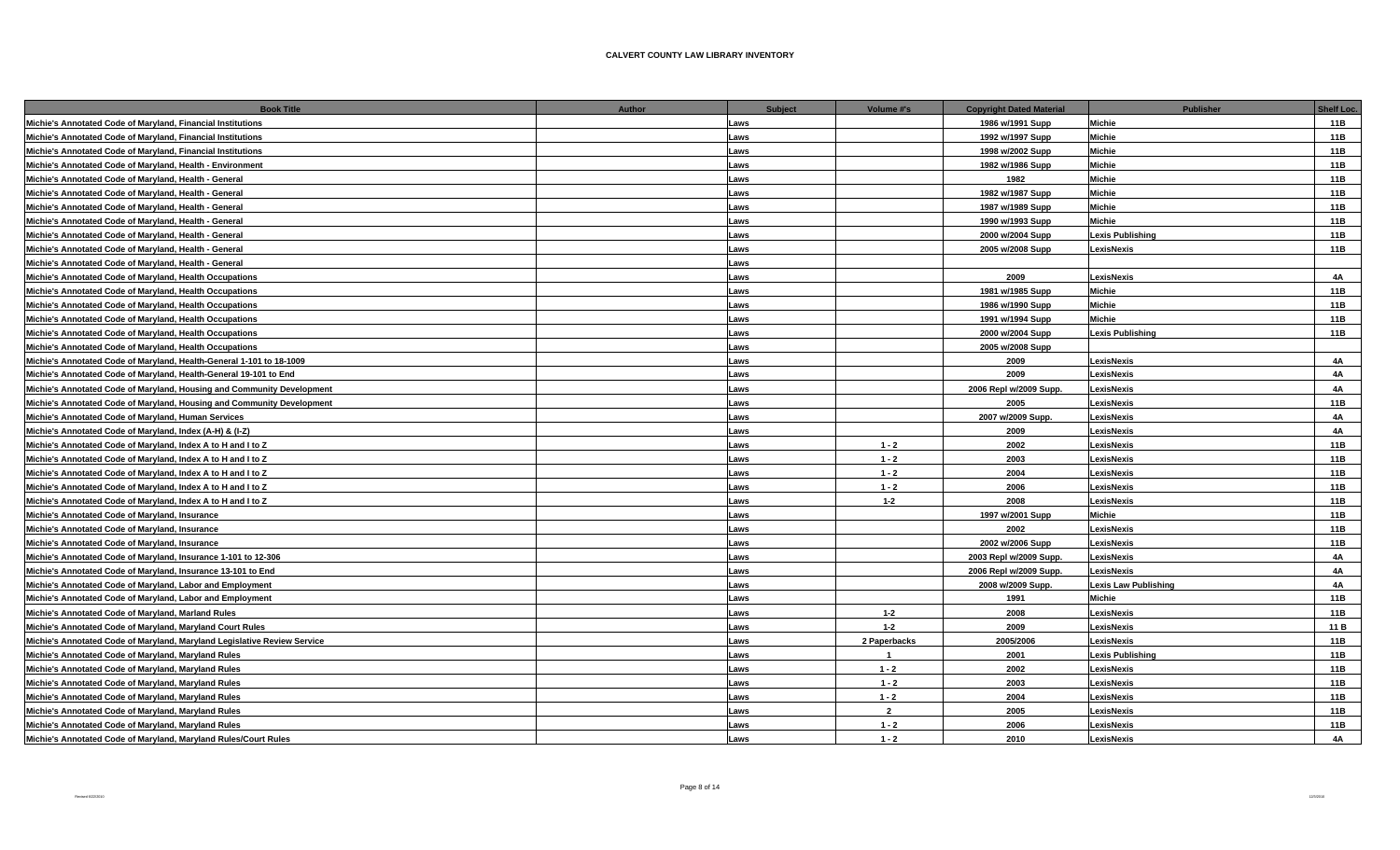| <b>Book Title</b>                                                       | <b>Author</b>                            | <b>Subject</b> | Volume #'s<br><b>Copyright Dated Material</b> | <b>Publisher</b>                | <b>Shelf Loc.</b> |
|-------------------------------------------------------------------------|------------------------------------------|----------------|-----------------------------------------------|---------------------------------|-------------------|
| Michie's Annotated Code of Maryland, Natural Resources 1-101 to 7-801   | Laws                                     |                | 1974                                          | Michie                          | 11B               |
| Michie's Annotated Code of Maryland, Natural Resources 1-101 to 7-909   | Laws                                     |                | 1989 w/1992 Supp                              | <b>Michie</b>                   | 11B               |
| Michie's Annotated Code of Maryland, Natural Resources 1-101 to 7-909   | Laws                                     |                | 2000 w/2006 Supp                              | <b>Lexis Publishing</b>         | 11B               |
| Michie's Annotated Code of Maryland, Natural Resources 1-101 to Title 7 | Laws                                     |                | 2005 Repl w/2009 Supp.                        | LexisNexis                      | 4A                |
| Michie's Annotated Code of Maryland, Natural Resources 8-101 to End     | Laws                                     |                | 2007 Repl w/2009 Supp.                        | LexisNexis                      | 4A                |
| Michie's Annotated Code of Maryland, Natural Resources 8-101 to End     | Laws                                     |                | 1974                                          | Michie                          | 11B               |
| Michie's Annotated Code of Maryland, Natural Resources 8-101 to End     | Laws                                     |                | 2000 w/2004 Supp                              | <b>Lexis Publishing</b>         | 11B               |
| Michie's Annotated Code of Maryland, Natural Resources 8-101 to End     | Laws                                     |                | 2000 Repl. w/ 2007 Supp.                      | <b>Lexis Publishing</b>         | 11B               |
| Michie's Annotated Code of Maryland, Public Safety                      | Laws                                     |                | 2003 w/2009 Supp.                             | LexisNexis                      | 4A                |
| Michie's Annotated Code of Maryland, Public Utility Companies           | Laws                                     |                | 2008 Repl w/2009 Supp                         | LexisNexis                      | 4A                |
| Michie's Annotated Code of Maryland, Public Utility Companies - S       | Laws                                     |                | 1998 w/2007 Supp                              | <b>Lexis Law Publishing</b>     | 11B               |
| Michie's Annotated Code of Maryland, Real Property                      | Laws                                     |                | 2010                                          | LexisNexis                      | 4A                |
| Michie's Annotated Code of Maryland, Real Property                      | Laws                                     |                | 1996 w/2002 Supp                              | Michie                          | 11B               |
| Michie's Annotated Code of Maryland, State Finance and Procurement      | Laws                                     |                | <b>2009 Repl</b>                              | LexisNexis                      | 4A                |
| Michie's Annotated Code of Maryland, State Finance and Procurement      | Laws                                     |                | 1988 w/1994 Supp                              | Michie                          | 11B               |
| Michie's Annotated Code of Maryland, State Finance and Procurement      | Laws                                     |                | 1995 w/2000 Supp                              | Michie                          | 11B               |
| Michie's Annotated Code of Maryland, State Finance and Procurement      | Laws                                     |                | 1995 w/2000 Supp                              | Michie                          | 11B               |
| Michie's Annotated Code of Maryland, State Finance and Procurement      | Laws                                     |                | 2001 w/2005 Supp                              | LexisNexis                      | 11B               |
| Michie's Annotated Code of Maryland, State Finance and Procurement      | Laws                                     |                | 2006 w/2009 Supp                              | LexisNexis                      | 11B               |
| Michie's Annotated Code of Maryland, State Government                   | Laws                                     |                | 2009                                          | LexisNexis                      | 4A                |
| Michie's Annotated Code of Maryland, State Government                   | Laws                                     |                | 2004 w/2008 Supp.                             |                                 | 11B               |
| Michie's Annotated Code of Maryland, State Personnel & Pension          | Laws                                     |                | 2009                                          | LexisNexis                      | 4A                |
| Michie's Annotated Code of Maryland, State Personnel & Pension          | Laws                                     |                | 2004 Repl w/2007 Supp.                        | LexisNexis                      | 11B               |
| Michie's Annotated Code of Maryland, State Personnel and Pension        | Laws                                     |                | 1994                                          | Michie                          | 11B               |
| Michie's Annotated Code of Maryland, State Personnel and Pension        | Laws                                     |                | 1997 w/2004 Supp                              | <b>Michie</b>                   | 11B               |
| Michie's Annotated Code of Maryland, Tables                             | Laws                                     |                | 2009<br>1 Paperback                           | LexisNexis                      | <b>4A</b>         |
| Michie's Annotated Code of Maryland, Tables                             | Laws                                     |                | 2002-2008                                     | LexisNexis                      | 11B               |
| Michie's Annotated Code of Maryland, Tax - General                      | Laws                                     |                | 2004 Repl w/2009 Supp.                        | LexisNexis                      | 4A                |
| Michie's Annotated Code of Maryland, Tax - General                      | Laws                                     |                | 1988                                          | Michie                          | 11B               |
| Michie's Annotated Code of Maryland, Tax - General                      | Laws                                     |                | 1997 w/2004 Supp                              | Michie                          | 11B               |
| Michie's Annotated Code of Maryland, Tax - Property                     | Laws                                     |                | 2007 Repl w/2009 Supp.                        | LexisNexis                      | 4A                |
| Michie's Annotated Code of Maryland, Tax - Property                     | Laws                                     |                | 1986                                          | Michie                          | 11B               |
| Michie's Annotated Code of Maryland, Tax - Property                     | Laws                                     |                | 1994 w/2000 Supp                              | Michie                          | 11B               |
| Michie's Annotated Code of Maryland, Tax - Property                     | Laws                                     |                | 2001Repl. w/2006 Supp                         | LexisNexis                      | 11B               |
| Michie's Annotated Code of Maryland, Transportation                     | Laws                                     |                | 1993 w/2001 Supp                              | Michie                          | 11B               |
| Michie's Annotated Code of Maryland, Transportation                     | Laws                                     |                | 2002 w/2006 Supp                              | LexisNexis                      | 11B               |
| Michie's Annotated Code of Maryland, Transportation 1-101 to 10-206     | Laws                                     |                | 1977 w/1987 Supp                              | Michie                          | 11B               |
| Michie's Annotated Code of Maryland, Transportation 1-101 to 10-303     | Laws                                     |                | 2008 w/2009 Supp.                             | LexisNexis                      | 4A                |
| Michie's Annotated Code of Maryland, Transportation 11-101 to End       | Laws                                     |                | 2009                                          | LexisNexis                      | 4A                |
| Michie's Annotated Code of Maryland, Transportation 11-101 to End       | Laws                                     |                | 1977 w/1983 Supp                              | Michie                          | 11B               |
| Michie's Annotated Code of Maryland, Transportation 11-101 to End       | Laws                                     |                | 1987 w/1992 Supp                              | Michie                          | 11B               |
| Michie's Annotated Code of Maryland, Transportation 11-101 to End       | Laws                                     |                | 1992 w/2006 Supp                              | Michie                          | 11B               |
| Michie's Annotated Code of Maryland, Transportation 11-101 to End       | Laws                                     |                | 2006 Repl w/2007 Supp.                        | LexisNexis                      | 11 B              |
| <b>Modern Criminal Procedures, Fourth Edition</b>                       | Kamisar/Lafave/Israel<br>Criminal        |                | 1974                                          | West                            | 10B               |
| <b>Modern Law of Contracts, Revised Edition</b>                         | <b>Howard Hunter</b><br><b>Contracts</b> |                | 1993<br><b>Binder</b>                         | <b>WGL Warren/Gorham/Lamont</b> | <b>10A</b>        |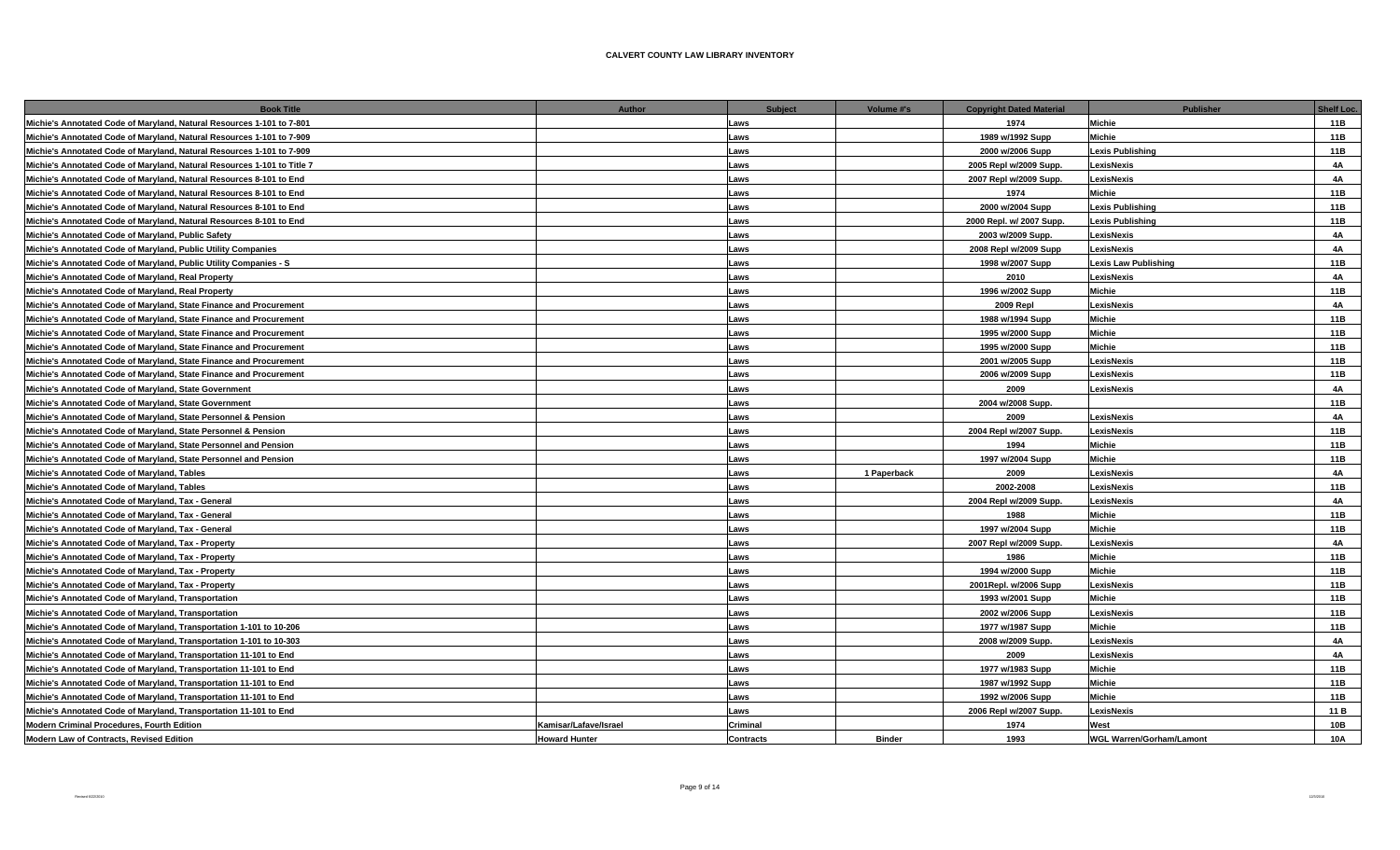| <b>Book Title</b>                                                                               | Author                             | <b>Subject</b>           | Volume #'s          | <b>Copyright Dated Material</b> | <b>Publisher</b>                              | Shelf Loc.     |
|-------------------------------------------------------------------------------------------------|------------------------------------|--------------------------|---------------------|---------------------------------|-----------------------------------------------|----------------|
| <b>Modern Maryland Civil Procedure</b>                                                          | J Lynch/R Bourne                   | Civil                    | 2nd Edition         | 2004 w/2008 Supp.               | LexisNexis                                    | 4B             |
| Municipal Charters of Maryland, Public Local Laws                                               |                                    | <b>Laws - Public</b>     | 2 Bin A-G H-Z       | 2002-2005                       | Dept. of Legislative Services                 | 4A             |
| <b>Murphy's Will Clauses</b>                                                                    | J. Murphy                          | Wills                    | 1 - 3 (4) Binders   | 1987 w/1987 Supp                | <b>Matthew Bender</b>                         | 11A            |
| North American Free Trade Agreement, Summary and Analysis                                       | Paul/Hastings/Janofsky/Walker      |                          |                     | 1993                            | <b>Matthew Bender</b>                         | <b>11A</b>     |
| Nuts and Bolts of Business Immigration, Vol. 1 - Part 1                                         |                                    |                          | <b>Binder</b>       | 2005                            | <b>MICPEL</b>                                 | 12             |
| Nuts and Bolts of Business Immigration, Vol. 1 - Part 2                                         |                                    |                          | <b>Binder</b>       | 2005                            | <b>MICPEL</b>                                 | 12             |
| Nuts and Bolts of Family Immigration and Naturalization, Vol. 1 of 2                            |                                    |                          | <b>Binder</b>       | 2005                            | <b>MICPEL</b>                                 | 12             |
| Nuts and Bolts of Immigration Practice Series, Volume 2 of 2                                    |                                    |                          | <b>Binder</b>       | 2005                            | <b>MICPEL</b>                                 | 12             |
| Nuts and Bolts of Immigration Practice Series, Volume 2 of 2                                    |                                    |                          | <b>Binder</b>       | 2005                            | <b>MICPEL</b>                                 | 12             |
| Once Can Hurt A Lifetime, Marilyn Van Derber                                                    |                                    |                          | <b>VHS</b>          |                                 |                                               | 12             |
| <b>Opinions on Ethics</b>                                                                       |                                    | <b>Ethics</b>            | 1-2 Binders         | 1980-1985                       |                                               | 10B            |
| Permanent A.L.R. Digest                                                                         |                                    |                          | $1 - 12$            | 1949-1951                       | <b>LCP/BW</b>                                 | <b>8A</b>      |
| Personal Injury, Actions/Defenses/Damages                                                       |                                    | <b>Personal Injury</b>   | 1 - 6 Binders       | 1992-1994 w/1994 Supp           | <b>Matthew Bender</b>                         | <b>11A</b>     |
| Personal Injury, Index                                                                          |                                    | <b>Personal Injury</b>   | 1 - 2 Binders       | 1992-1994 w/1994 Supp           | <b>Matthew Bender</b>                         | <b>11A</b>     |
| Planning for Small and Moderate Sized Estates: Document Drafting and Tax Planning               |                                    | <b>Estates</b>           | <b>Binder</b>       | 1999                            | <b>MICPEL</b>                                 | 12             |
| Pleading Causes Of Action In Maryland, Fourth Edition                                           | Paul Sandler/James Archibald       | <b>Causes of Action</b>  | 1 Book              | 2008                            | <b>MICPEL</b>                                 | 4A             |
| Poe's Pleading and Practice                                                                     | Harry Sachs Jr.                    |                          | $1 - 5$             | 1970 w/1976 Supp.               | The Michie Co.                                | 4B             |
| <b>Powell on Real Property</b>                                                                  | Powell/Rohan                       | <b>Real Property</b>     | 1 - 7 Binders       | <b>1994 Supp</b>                | <b>Matthew Bender</b>                         | <b>11A</b>     |
| Powell on Real Property, Index                                                                  | <b>Powell/Rohan</b>                | <b>Real Property</b>     | <b>Binder</b>       | <b>1994 Supp</b>                | <b>Matthew Bender</b>                         | 11A            |
| Powell on Real Property, Table of Cases A-Z                                                     | Powell/Rohan                       | <b>Real Property</b>     | 1 - 2 Binders       | 1994 Supp                       | <b>Matthew Bender</b>                         | <b>11A</b>     |
| <b>Practice Manual For The Maryland Lawyer</b>                                                  | <b>Evans/Schultz/Nesbitt</b>       |                          | Vol. I & II Binders | 1981w/2008 Supp                 | MICPEL/Young Lawyers MD State Bar Association | 12             |
| Proceedings of the Maryland Court of Appeals                                                    | <b>Carroll Bond/Richard Morris</b> |                          |                     | 1695-1729                       | The American Historical Association           | 11B            |
| Public Local Laws of Maryland - Compilation of Municipal Charters-Dept. of Legislative Services | Department of Legislative Services | Laws - Municipal Chrt.   | 8 Binders           | 2008                            | The Maryland General Assembly                 | <b>4A</b>      |
| Qualified Domestic Relations Orders, w/2nd Edition Supp Attached                                | <b>Michael Snyder</b>              | <b>Domestic</b>          | Vol. 1 Binder       | 1993 w/2009-10 Supp             | CBC - 1st Ed. / Thomson/West                  | 10B            |
| Report and Official Opinions of Attorney General                                                |                                    |                          | $1 - 91$            | 1945 - 2003                     |                                               | $\overline{4}$ |
| <b>Residential Real Estate Transactions, Fourth Edition</b>                                     | J.Paul Rieger/Thomas D. Gibbons    | <b>Real Property</b>     | 1 Paperback         | 2004                            | <b>MICPEL</b>                                 | <b>11A</b>     |
| <b>Restatement in the Courts</b>                                                                |                                    |                          | $1 - 9$             | 1956 Supp - 1976 Supp           | American Law Institute Publishers             | 10A            |
| <b>Restatement of the Courts</b>                                                                |                                    |                          | $1 - 2$             | <b>1954 Supp</b>                | American Law Institute Publishers             | <b>10A</b>     |
| <b>Restatement of the Law</b>                                                                   |                                    |                          | 1 - 10 Books        | 1934-1941 w/1977-1979 Supp      | American Law Institute Publishers             | <b>10A</b>     |
| Restatement of the Law, Second Edition                                                          |                                    |                          | 1 - 45 Books        | 1955-2007 w/2008 Supp           | American Law Institute Publishers             | 10A            |
| Rules of Procedure Calvert County Board of Appeals                                              |                                    |                          | <b>Binder</b>       | 1995                            |                                               | 11B            |
| Scott on Trusts, Fourth Edition                                                                 | Fratcher/Ascher                    | <b>Trusts</b>            | 1 Book              | 1994 Supp Volume                | <b>Little Brown and Company</b>               | <b>11A</b>     |
| <b>Scott on Trusts, Third Edition</b>                                                           | <b>Austin Scott</b>                | <b>Trusts</b>            | I - VI              | 1967 w/1983 Supp                | <b>Little Brown and Company</b>               | 11A            |
| Search and Seizure, Fourth Edition                                                              | <b>Wayne R LaFave</b>              | Criminal                 | $1 - 6$             | 2004 w/09-10 Supp               | <b>Thomson/West</b>                           | 10B            |
| Sensible Justice                                                                                | <b>David Anderson</b>              |                          |                     | 1998                            | The New Press, New York                       | 11B            |
| <b>Sentencing Guidelines</b>                                                                    |                                    |                          | <b>VHS</b>          |                                 |                                               | 12             |
| <b>Sexual Harassment Cases</b>                                                                  |                                    |                          | 938 (Binder)        | 1991                            | <b>MICPEL</b>                                 | 12             |
| <b>State and Local Government</b>                                                               |                                    |                          | 590 (Binder)        | 1990                            | <b>MICPEL</b>                                 | 12             |
| <b>Substantive Criminal Law, Second Edition</b>                                                 | LaFave                             | Criminal                 | $1 - 3$             | 2003 w/09-10 Pocket Parts       | <b>Thomson/West</b>                           | 10B            |
| Successful Techniques For Criminal Trials, Second Edition                                       | <b>Bailey/Rothblatt</b>            | <b>Criminal - Trials</b> |                     | 1985 w/1993 Supp                | <b>Lawyers Cooperative Bancroft/Whitney</b>   | 10B            |
| <b>Supreme Court Reporter</b>                                                                   |                                    |                          | 118 - 122           | 1997-2001 term                  | <b>West Group</b>                             | 2A             |
| <b>Surveys and Related Boundary Laws</b>                                                        |                                    | <b>Real Property</b>     | <b>Binder</b>       | 1995                            | <b>MICPEL</b>                                 | 12             |
| The Administrative Procedures Act and Beyond                                                    |                                    |                          | <b>Binder</b>       | 2004                            | <b>MICPEL</b>                                 | 12             |
| The American Law Institute, Principles of the Law, Software Contracts                           |                                    | <b>Contracts</b>         |                     | 2010                            | American Law Institute Publishers             |                |
| The Law Forum, University of Baltimore School of Law                                            |                                    | Law                      | 2 Issues            | 2002-2003                       | <b>University of Baltimore</b>                | 11B            |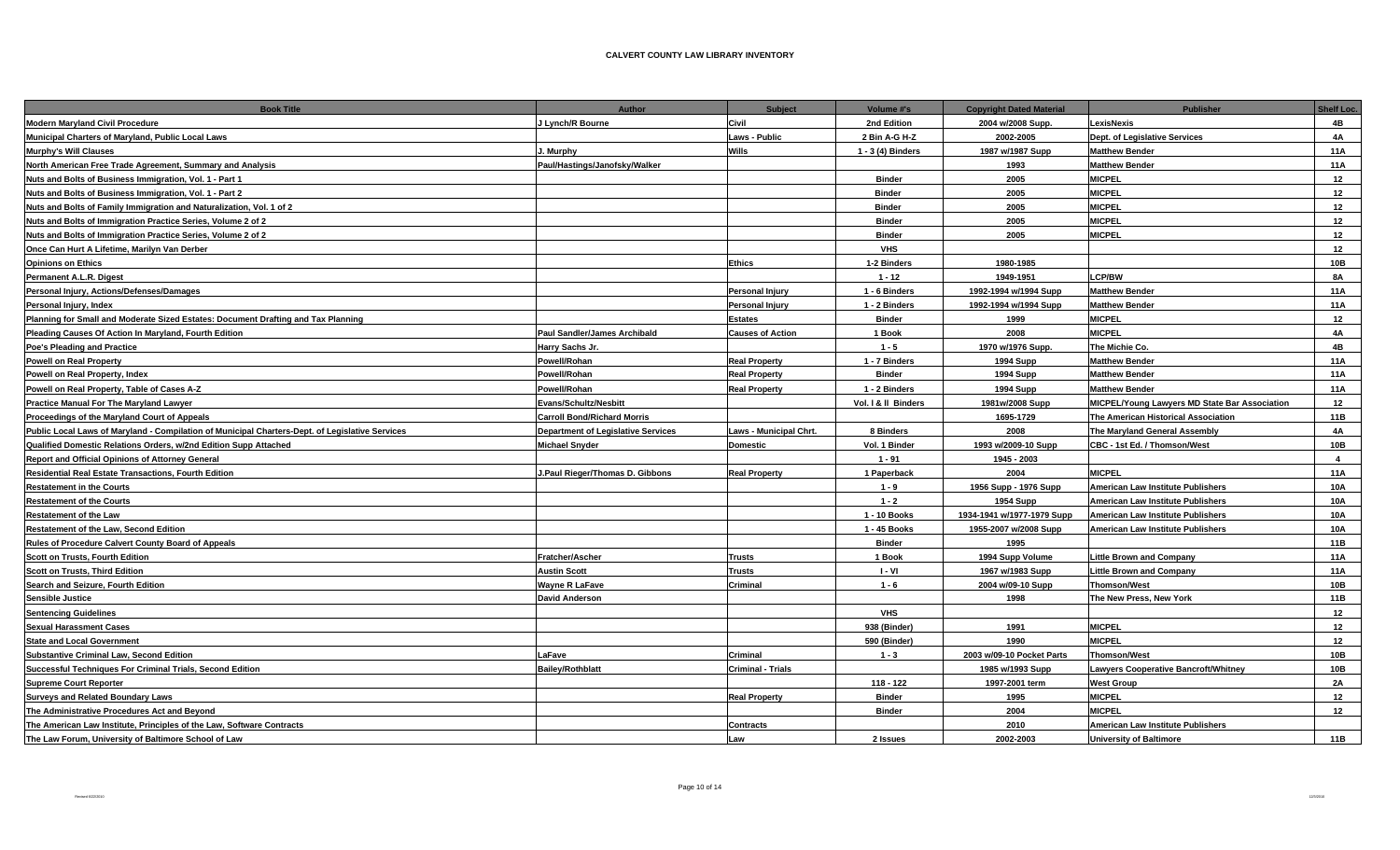| <b>Book Title</b>                                                                        | Author                 | <b>Subject</b>           | Volume #'s    | <b>Copyright Dated Material</b> | Publisher                                 | Shelf Loc. |
|------------------------------------------------------------------------------------------|------------------------|--------------------------|---------------|---------------------------------|-------------------------------------------|------------|
| The Law of Mortgage Commitments                                                          | Katzenstein            | <b>Mortgages</b>         | Vol. 1 Binder | 1994                            | CBC-Clark, Boardman, Callaghan            | <b>11A</b> |
| The Law of Subdivisions                                                                  | Yokley                 | Legislative              |               | 1963 w/1980 Supp                | The Michie Co.                            | <b>11A</b> |
| The Law of Torts                                                                         | <b>Dobbs</b>           | <b>Torts</b>             | $1 - 2$       | 2001 w/2009 Pocket Part         | <b>West Group</b>                         | 10B        |
| The Law of Zoning and Planning                                                           | Rathkopf               | <b>Real Property</b>     | 1 - 5 Binders | 1994 Supp                       | CBC-Clark, Boardman, Callaghan            | 11A        |
| The Review of Maryland Laws, The Daily Record                                            |                        |                          | <b>Binder</b> | 1994-2007                       | The Daily Record                          | 11B        |
| Theft Considerations of Marylands Theft Statues                                          |                        |                          | 980 (Binder)  | 1988                            | <b>MICPEL</b>                             | 12         |
| <b>Tiffany Real Property, Second Edition</b>                                             | <b>Herbert Tiffany</b> | <b>Real Property</b>     | $1 - 3$       | 1920                            | Callaghan & Co.                           | <b>11A</b> |
| Torts 5th Ed.                                                                            | Keeton/Dobbs/Owen      | <b>Torts</b>             |               | 1984 w/1988 Pocket Part         | West                                      | 10B        |
| Treatise on Constitutional Law, Substance and Procedure, Fourth Edition                  | <b>Rotundal/Nowak</b>  | Constitution             | $1 - 6$       | 2007-2008 w/2010 Supp           | <b>Thomson/West</b>                       | 10A        |
| Trial Handbook For Maryland Lawyers, 2d Edition                                          | Jacob A. Stein         |                          | Pb Supp.      | 1996                            | <b>Lawyers Cooperative Publishers</b>     | 4B         |
| Trial Handbook For Maryland Lawyers, 3d Edition (2 Copies 1 w/Supp & 1w/o Supp)          | Jacob A. Stein         |                          |               | 1997 w/ 2009-2010 Supp.         | <b>Thomson/West</b>                       | 4B         |
| <b>Trial Objectives Handbook</b>                                                         | Park                   | <b>Trials - Criminal</b> |               | 1991 w/1994 Supp                | <b>McGraw-Hill</b>                        | 10B        |
| <b>Understanding Abstracts, Titles, and Surveys</b>                                      |                        | <b>Real Property</b>     | 10 (Binder)   | 1988                            | <b>MICPEL</b>                             | 12         |
| United States Code Congressional & Administrative News, 106th Congress (2nd Session)     |                        | Legislative              | $11 - 12D$    | 2001                            | <b>West Group</b>                         | 2A         |
| United States Code Congressional & Administrative News, 107th Congress (1st Session)     |                        | Legislative              | $1 - 12A$     | 2001 - 2002                     | <b>West Group</b>                         | 2A         |
| United States Code Congressional & Administrative News, 107th Congress (2nd Session)     |                        | Legislative              | $1 - 12A$     | 2002 - 2003                     | <b>West Group</b>                         | 2A         |
| United States Code Congressional & Administrative News, 108th Congress (1st Session)     |                        | Legislative              | $1 - 12A$     | 2003 - 2004                     | <b>Thomson/West</b>                       | 2A         |
| United States Code Congressional & Administrative News, 108th Congress (2nd Session)     |                        | Legislative              | $1 - 12A$     | 2004 - 2005                     | <b>Thomson/West</b>                       | 2A         |
| United States Code Congressional & Administrative News, 109th Congress (1st Session)     |                        | Legislative              | $1 - 12A$     | 2005 - 2006                     | <b>Thomson/West</b>                       | 2A         |
| United States Code Congressional & Administrative News, 109th Congress (2nd Session)     |                        | Legislative              | $1 - 12A$     | 2006 - 2007                     | <b>Thomson/West</b>                       | 2A         |
| United States Code Congressional & Administrative News, 110th Congress (1st Session)     |                        | Legislative              | $1 - 12A$     | 2007 - 2008                     | <b>Thomson/West</b>                       | 2A         |
| United States Code Congressional & Administrative News, 110th Congress (2nd Session)     |                        | Legislative              | $1 - 12$      | 2008-2009                       | <b>Thomson/West</b>                       | 2A         |
| United States Code Congressional & Administrative News, 111th Congress (1st Session)     |                        | Legislative              | $1 - 13$      | 2010                            | West                                      | <b>2A</b>  |
| United States Code Congressional & Administrative News, 111th Congress (2nd Session)     |                        | Legislative              | $1 - 2$       | 2010                            | West                                      | 2A         |
| United States Supreme Court Digest, Lawyers Edition                                      |                        |                          | $1 - 22$      | 2001-2010                       | LexisNexis                                | 2A         |
| United States Supreme Court Digest, Tables Volume                                        |                        |                          |               | 2009                            | LexisNexis                                | 2A         |
| United States Supreme Court Reports, Lawyers 2nd Ed., Later Case Srvc.and Citation Srvc. |                        |                          | $1 - 31$      | 1994 Supp.                      | LCP/BW                                    | 2A         |
| United States Supreme Court Reports, Lawyers Ed., Quick Case Table w/ Annot. References  |                        |                          | 1 Paperback   | 2009                            | LexisNexis                                | <b>2A</b>  |
| United States Supreme Court Reports, Lawyers Edition, 2nd Ed. Annotated                  |                        |                          | $1 - 131$     | 1956 -1995                      | <b>Lawyers Cooperative Publishing Co.</b> | 2A         |
| United States Supreme Court Reports, Lawyers Edition, Desk Book                          |                        |                          |               | 1978                            | Lawyers Cooperative Publishing Co.        | 2A         |
| United States Supreme Court Reports, Lawyers Edition, Desk Book                          |                        |                          |               | 1989 Supp.                      | <b>LCP/BW</b>                             | 2A         |
| United States Supreme Court Reports, Lawyers Edition/2nd Ed.                             |                        |                          | $1 - 100$     | 1754 - 1955                     | Lawyers Cooperative Publishing Co.        | <b>2A</b>  |
| University of Baltimore Journel of Environmental Law                                     |                        | <b>Environmental Law</b> | 7 - 9/16      | 1999-2002/2009                  | University of Baltimore Law Review        | 11B        |
| University of Baltimore Law Forum                                                        |                        | Law                      | 5 Issues      | 1999-2000                       | <b>Legal Technology Solutions, LLC</b>    | 11B        |
| University of Baltimore Law Review                                                       |                        | Law                      | $7 - 37$      | 1977-2008                       | University of Baltimore Law Review        | 11B        |
| <b>USCA</b>                                                                              |                        |                          | 1 - 6B Supp.  | 1999                            | <b>West Group</b>                         | 2A         |
| <b>USCA (United States Code Annotated)</b>                                               |                        |                          | $1 - 50$      | 1987-1991w/2000 sup             | <b>West Group</b>                         | 2A         |
| USCA, General Index (A-Z)                                                                |                        |                          | 9 Paperbacks  | 2000                            | <b>West Group</b>                         | 2A         |
| <b>Websters II New College Dictionary</b>                                                |                        |                          |               | 2001                            | <b>Houghton Mifflin</b>                   | 4A         |
| West Atlantic Digest, 2d, Table of Cases A-End                                           |                        |                          | 10 Books      | 2000-2007 Pocket Parts          | West                                      | 5B         |
| <b>West's ALR Digest</b>                                                                 |                        |                          | $1 - 20$      | 2004 w/2009Supp.                | <b>Thomson/West</b>                       | <b>8A</b>  |
| West's Analysis of American Law, Guide to the American Digest System                     |                        | Law                      |               | 2009                            | <b>Thomson/West</b>                       | 4A         |
| West's Annotated Code of Maryland, Agriculture, Index                                    |                        | Law                      |               | 2002 w/2010Supp.                | <b>West Group</b>                         | 4B         |
| West's Annotated Code of Maryland, Article 27 Sections 1 to 339                          |                        | Law                      |               | 2002 w/2010Supp.                | <b>West Group</b>                         | 4B         |
| West's Annotated Code of Marvland, Article 27 Sections 340 to End                        |                        | Law                      |               | 2002 w/2010Supp.                | <b>West Group</b>                         | 4B         |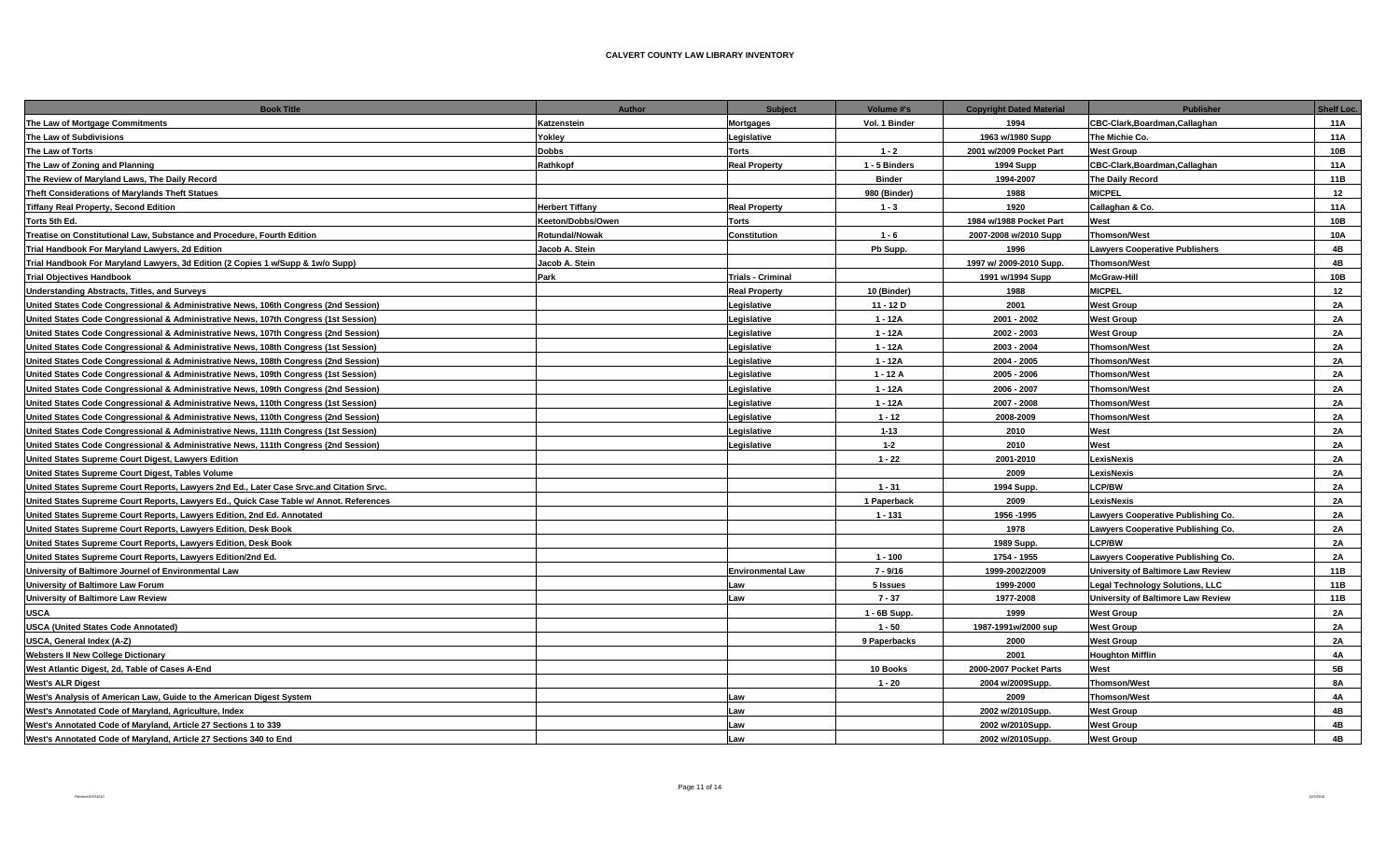| <b>Book Title</b>                                                                              | Author | <b>Subject</b> | Volume #'s   | <b>Copyright Dated Material</b> | <b>Publisher</b>    | Shelf Loc. |
|------------------------------------------------------------------------------------------------|--------|----------------|--------------|---------------------------------|---------------------|------------|
| West's Annotated Code of Maryland, Articles 1 to 9                                             |        | Law            |              | 2002 w/2010Supp.                | <b>Thomson/West</b> | 4B         |
| West's Annotated Code of Maryland, Articles 10 to 26A                                          |        | Law            |              | 2002 w/2010Supp.                | <b>West Group</b>   | 4B         |
| West's Annotated Code of Maryland, Articles 27A to 40A                                         |        | Law            |              | 2002 w/2010Supp.                | <b>West Group</b>   | 4B         |
| West's Annotated Code of Maryland, Articles 41-69                                              |        | Law            |              | 2002 w/2010Supp.                | <b>West Group</b>   | 4B         |
| West's Annotated Code of Maryland, Articles 70 to End                                          |        | Law            |              | 2002 w/2010Supp.                | <b>West Group</b>   | 4B         |
| West's Annotated Code of Maryland, Business Occupations and Professions, Index 1 to 12         |        | Law            |              | 2010                            | <b>West Group</b>   | 4B         |
| West's Annotated Code of Maryland, Business Occupations and Professions, Index 13- end         |        | Law            |              | 2010                            | <b>West Group</b>   | 4B         |
| West's Annotated Code of Maryland, Business Regulation Titles 1 to 10                          |        | Law            |              | 2002 w/2010Supp.                | <b>West Group</b>   | 4B         |
| West's Annotated Code of Maryland, Business Regulation Titles 11 to End, Index                 |        | Law            |              | 2002 w/2010Supp.                | <b>West Group</b>   | 4B         |
| West's Annotated Code of Maryland, Commecial Law Titles 1 to 7                                 |        | Law            |              | 2002 w/2010Supp.                | <b>West Group</b>   | 4B         |
| West's Annotated Code of Maryland, Commercial Law Titles 13 to End, Index                      |        | Law            |              | 2002 w/2010Supp.                | <b>West Group</b>   | 4B         |
| West's Annotated Code of Maryland, Commercial Law Titles 8 to 12                               |        | Law            |              | 2002 w/2010Supp.                | <b>West Group</b>   | 4B         |
| West's Annotated Code of Maryland, Corporations and Associations Titles 1 to 5                 |        | Law            |              | 2002 w/2010Supp.                | <b>West Group</b>   | 4B         |
| West's Annotated Code of Maryland, Corporations and Associations Titles 6 to End, Index        |        | Law            |              | 2002 w/2010Supp.                | <b>West Group</b>   | 4B         |
| West's Annotated Code of Maryland, Correctional Services, Index                                |        | Law            |              | 2002 w/2010Supp.                | <b>West Group</b>   | 4B         |
| West's Annotated Code of Maryland, Courts and Judicial Proceedings Titles 1 to 3               |        | Law            |              | 2002 w/2010Supp.                | <b>West Group</b>   | 4B         |
| West's Annotated Code of Maryland, Courts and Judicial Proceedings Titles 4 to 8               |        | Law            |              | 2002 w/2010Supp.                | <b>West Group</b>   | 4B         |
| West's Annotated Code of Maryland, Courts and Judicial Proceedings Titles 9 to End, Index      |        | Law            |              | 2002 w/2010Supp.                | <b>West Group</b>   | 4B         |
| West's Annotated Code of Maryland, Criminal Law Titles 1 to 4                                  |        | Law            |              | 2002 w/2010Supp.                | <b>West Group</b>   | 4B         |
| West's Annotated Code of Maryland, Criminal Law Titles 10 to End, Index                        |        | Law            |              | 2002 w/2010Supp.                | <b>West Group</b>   | 4B         |
| West's Annotated Code of Maryland, Criminal Law Titles 5 to 9                                  |        | Law            |              | 2002 w/2010Supp.                | <b>West Group</b>   | 4B         |
| West's Annotated Code of Maryland, Criminal Procedure, Index                                   |        | Law            |              | 2002 w/2010Supp.                | <b>West Group</b>   | 4B         |
| West's Annotated Code of Maryland, Economic Development, Index                                 |        | Law            |              | 2002 w/2010Supp.                | <b>West Group</b>   | 4B         |
| West's Annotated Code of Maryland, Education Titles 10 to End, Index                           |        | Law            |              | 2002 w/2010Supp.                | <b>West Group</b>   | 4B         |
| West's Annotated Code of Maryland, Education, Titles 1 to 9                                    |        | Law            |              | 2002 w/2010Supp.                | <b>West Group</b>   | 4B         |
| West's Annotated Code of Maryland, Election Law, Index                                         |        | Law            |              | 2002 w/2010Supp.                | <b>West Group</b>   | 4B         |
| West's Annotated Code of Maryland, Environment Titles 1 to 8                                   |        | Law            |              | 2002 w/2010Supp.                | <b>West Group</b>   | 4B         |
| West's Annotated Code of Maryland, Environment Titles 9 to End, Index                          |        | Law            |              | 2002 w/2010Supp.                | <b>West Group</b>   | 4B         |
| West's Annotated Code of Maryland, Estates and Trusts, Index                                   |        | Law            |              | 2002 w/2010Supp.                | <b>West Group</b>   | 4B         |
| West's Annotated Code of Maryland, Family Law Titles 1 to 6                                    |        | Law            |              | 2002 w/2010Supp.                | <b>West Group</b>   | 4B         |
| West's Annotated Code of Maryland, Family Law Titles 7 to End, Index                           |        | Law            |              | 2002 w/2010Supp.                | <b>West Group</b>   | 4B         |
| West's Annotated Code of Maryland, Financial Institutions, Index                               |        | Law            |              | 2002 w/2010Supp.                | <b>West Group</b>   | 4B         |
| West's Annotated Code of Maryland, General Index (A-L) (M-Z)                                   |        | Law            | 2 Paperbacks | 2009                            | <b>Thomson/West</b> | 4B         |
| West's Annotated Code of Maryland, Health - General Titles 1 to 17                             |        | Law            |              | 2002 w/2010Supp.                | <b>West Group</b>   | 4B         |
| West's Annotated Code of Maryland, Health - General Titles 18 to End, Index                    |        | Law            |              | 2002 w/2010Supp.                | <b>West Group</b>   | 4B         |
| West's Annotated Code of Maryland, Health Occupations, Titles 1 to 11, Titles 12 to End, Index |        | Law            |              | 2002 w/2010Supp.                | <b>Thomson/West</b> | 4B         |
| West's Annotated Code of Maryland, Housing and Community Development, Index                    |        | Law            |              | 2002 w/2010Supp.                | <b>West Group</b>   | 4B         |
| West's Annotated Code of Maryland, Human Services, Index                                       |        | Law            |              | 2002 w/2010Supp.                | <b>Thomson/West</b> | 4B         |
| West's Annotated Code of Maryland, Insurance Titles 1 to 9                                     |        | Law            |              | 2002 w/2010Supp.                | <b>West Group</b>   | 4B         |
| West's Annotated Code of Maryland, Insurance Titles 10 to 15                                   |        | Law            |              | 2002 w/2010Supp.                | <b>West Group</b>   | 4B         |
| West's Annotated Code of Maryland, Insurance Titles 16 to End, Index                           |        | Law            |              | 2002 w/2010Supp.                | <b>West Group</b>   | 4B         |
| West's Annotated Code of Maryland, Interim Update Service                                      |        | Law            | 1 Paperback  | Mar-08                          | <b>Thomson/West</b> | 4B         |
| West's Annotated Code of Maryland, Labor and Employment Titles 1 to 8                          |        | Law            |              | 2002 w/2010Supp.                | <b>West Group</b>   | 4B         |
| West's Annotated Code of Maryland, Labor and Employment Titles 9 to End, Index                 |        | Law            |              | 2002 w/2010Supp.                | <b>West Group</b>   | 4B         |
| West's Annotated Code of Maryland, Maryland Constitution, Articles 1 to End -- Index           |        | Law            |              | 2002 w/2010Supp.                | <b>West Group</b>   | 4B         |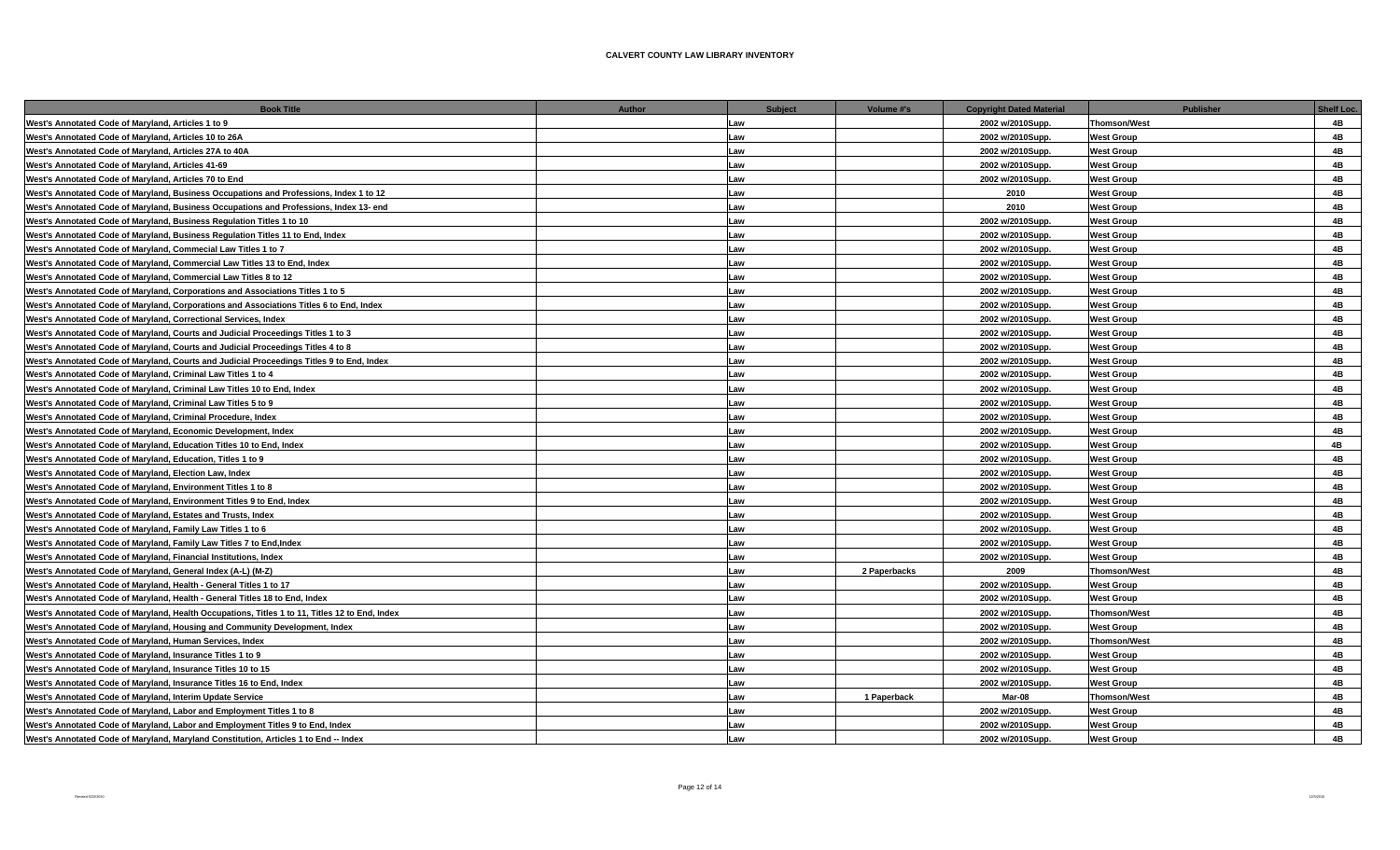| <b>Book Title</b>                                                                                        | Author                             | <b>Subject</b>              | Volume #'s     | <b>Copyright Dated Material</b> | <b>Publisher</b>                                | Shelf Loc. |
|----------------------------------------------------------------------------------------------------------|------------------------------------|-----------------------------|----------------|---------------------------------|-------------------------------------------------|------------|
| West's Annotated Code of Maryland, Maryland Rules Titles 1-4, 2010 Court Rules                           |                                    | Law                         |                | 2010                            | <b>Thomson/West</b>                             | 4B         |
| West's Annotated Code of Maryland, Maryland Rules Titles 5-14, 2010 Court Rules                          |                                    | Law                         |                | 2010                            | <b>Thomson/West</b>                             | 4B         |
| West's Annotated Code of Maryland, Maryland Rules/Federal Court Rules Titles 15-17, 10' Court Rules      |                                    | Law                         |                | 2010                            | <b>Thomson/West</b>                             | 4B         |
| West's Annotated Code of Maryland, Natural Resources, Titles 1 to 7, Index                               |                                    | Law                         |                | 2009                            | <b>West Group</b>                               | 4B         |
| West's Annotated Code of Maryland, Natural Resources, Titles 8 to End, Index                             |                                    | Law                         |                | 2009                            | <b>West Group</b>                               | 4B         |
| West's Annotated Code of Maryland, Public Safety, Index                                                  |                                    | Law                         |                | 2002 w/2010Supp.                | <b>West Group</b>                               | 4B         |
| West's Annotated Code of Maryland, Public Utility Companies, Index                                       |                                    | Law                         |                | 2002 w/2010Supp.                | <b>West Group</b>                               | 4B         |
| West's Annotated Code of Maryland, Real Property, Index                                                  |                                    | Law                         |                | 2002 w/2010Supp.                | <b>West Group</b>                               | 4B         |
| West's Annotated Code of Maryland, State Finance and Procurement, Index                                  |                                    | Law                         |                | 2002 w/2010Supp.                | <b>West Group</b>                               | 4B         |
| West's Annotated Code of Maryland, State Government Titles 1 to 9                                        |                                    | Law                         |                | 2002 w/2010Supp.                | <b>West Group</b>                               | 4B         |
| West's Annotated Code of Maryland, State Government Titles 10 to End, Index                              |                                    | Law                         |                | 2002 w/2010Supp.                | <b>West Group</b>                               | 4B         |
| West's Annotated Code of Maryland, State Personnel and Pensions, Index                                   |                                    | Law                         |                | 2002 w/2010Supp.                | <b>West Group</b>                               | 4B         |
| West's Annotated Code of Maryland, Tax - General, Index                                                  |                                    | Law                         |                | 2010                            | <b>West Group</b>                               | 4B         |
| West's Annotated Code of Maryland, Tax - Property, Index                                                 |                                    | Law                         |                | 2002 w/2010Supp.                | <b>West Group</b>                               | 4B         |
| West's Annotated Code of Maryland, Transportation Titles 1 to 27                                         |                                    | Law                         |                | 2010                            | <b>West Group</b>                               | 4B         |
| West's Annotated Code of Maryland, US Constitution, Maryland Constitution Declaration of Rights -- Index |                                    | Law                         |                | 2002 w/2010Supp.                | <b>West Group</b>                               | 4B         |
| West's Atlantic Digest, 2d                                                                               |                                    |                             | $1 - 43$       | 1988-2008                       | <b>Thomson/West</b>                             | 5 <b>B</b> |
| West's Legal Forms, General Index, Volume Summary, Volume Contents                                       |                                    | <b>Forms- Miscellaneous</b> | Paperback      | 2009-2010                       | West                                            | <b>5A</b>  |
| West's Legal Forms, Volumes 12-30 have 09-10 Supps                                                       |                                    | <b>Forms- Miscellaneous</b> | $1 - 31$       | 97-2010                         | <b>Thomson/West</b>                             | <b>5A</b>  |
| West's Maryland Digest, 2nd Ed.                                                                          |                                    |                             | $1 - 49$       | 1658-2008 w/ 2010 pp            | <b>Thomson/West</b>                             | 1B         |
| West's Maryland Law Encyclopedia                                                                         |                                    | Reference                   | $1 - 23$       | 2007-2010 w/09-10 Supp.         | <b>Thomson/West</b>                             | 1B         |
| West's Maryland Law Encyclopedia, General Indes I-Z                                                      |                                    | Reference                   | 25             | 2008-2009 Edition               | <b>Thomson/West</b>                             | 1B         |
| West's Maryland Law Encyclopedia, General Index A-H                                                      |                                    | Reference                   | 24             | 2008-2009Edition                | <b>Thomson/West</b>                             | 1B         |
| West's Maryland Law Encyclopedia, Table of Cases G-Z                                                     |                                    | Reference                   | 27             | 2008-2009 Edition               | <b>Thomson/West</b>                             | 1B         |
| West's Maryland Law Encyclopedia, Table of Cases, Table of Laws/Rules A-F                                |                                    | Reference                   | 26             | 2008-2009 Edition               | <b>Thomson/West</b>                             | 1B         |
| West's Maryland Law Encyclopedia, Transfer Binder                                                        |                                    | Reference                   |                |                                 | West                                            | 1B         |
| West's Maryland Legislative Serive, 09 Reg Sess, Chapters 1-170                                          |                                    | Legislative                 | 1 Paperback    | 2009                            | West                                            | 4B         |
| West's Maryland Legislative Service, 06 Reg Sess, Chpts 1-636 (End), Chapts 1-5 End Spec Sess            |                                    | Legislative                 | 1-7 Paperbacks | 2006                            | <b>West Group</b>                               | 4B         |
| West's Maryland Legislative Service, 07 Reg Sess & 07 First Spec Sess, Chpts 1-652(End),1to7 End         |                                    | Legislative                 | 1-6 Paperbacks | 2007                            | <b>Thomson/West</b>                             | 4B         |
| West's Maryland Legislative Service, 08 Reg Sess, Chapters 1-117, 118-334, 335-554, 555-702 (End)        |                                    | Legislative                 | 4 Paperbacks   | 2008                            | West                                            | 4B         |
| West's Maryland Legislative Service, 2005 Regular Session, Chapters 96-617 (End)                         |                                    | Legislative                 | 3-5 Paperbacks | 2005                            | <b>West Group</b>                               | 4B         |
| When a Professional Divorces, Second Edition                                                             | Orenstein/Skoloff                  | <b>Divorce</b>              | Paperback      | 1994                            | Section of Family Law & Law Practice Management | 10B        |
| <b>Wigmore on Evidence</b>                                                                               | Tillers/Chadbourn/McNaughton       | Evidence                    | $I - X$        | 1983 w/1987 Supp                | Little Brown & Co.                              | 10B        |
| Wigmore on Evidence, 2010-2Cumulative Supp                                                               | <b>Arthur Best</b>                 | Evidence                    | Paperback      | <b>2007 Supp</b>                | Aspen                                           | 10B        |
| Wigmore on Evidence, 2008 Cumulative Supp                                                                | <b>Arthur Best</b>                 | Evidence                    | Paperback      | 2008Supp                        | Aspen                                           | 10B        |
| Wigmore on Evidence, 2009 Cumulative Supp                                                                | <b>Arthur Best</b>                 | Evidence                    | Paperback      | <b>2009 Supp</b>                | Aspen Publishers/Wolters Kluwer                 | 10B        |
| Wigmore on Evidence, 2010-1 Cumulative Supp                                                              | <b>Arthur Best</b>                 | Evidence                    | Paperback      | 2010-1 Supp                     | Aspen Publishers/Wolters Kluwer                 | 10B        |
| Williston on Contracts, 3rd Edition, Table of Cases                                                      |                                    | <b>Contracts</b>            |                | 1979 w/2002 Supp                | <b>LCP/BW</b>                                   | <b>10A</b> |
| Williston on Contracts, Fourth Edition                                                                   |                                    | <b>Contracts</b>            | $1 - 10$       | <b>2000 Supp</b>                | <b>LCP/BW &amp; West Group</b>                  | <b>10A</b> |
| Williston on Contracts, Third Edition                                                                    | Jaeger                             | <b>Contracts</b>            | $1 - 18$       | 1957-1978 w/92 & 02 Supp        | Baker, Voorhis, & Company, Inc.                 | 10A        |
| Williston on Contracts, Third Edition, Forms Part One & Part Two                                         |                                    | <b>Contracts</b>            | 1-2 Paperbacks | <b>2001 Supp</b>                | <b>West Group</b>                               | 10A        |
| Williston on Contracts, Third Edition, Index                                                             |                                    | <b>Contracts</b>            |                | 1979 w/2002 Supp                | <b>LCP/BW</b>                                   | 10A        |
| Wills, 2nd Edition                                                                                       | <b>Thomas Atkinson</b>             | <b>Wills</b>                |                | 1953                            | <b>West Publishing Company</b>                  | <b>11A</b> |
| <b>Workers' Compensation Manual, 14th Edition</b>                                                        | T. Cornblatt/H. Meredith/ B. Sevel | <b>Workers Compensation</b> | 1 Paperback    | 2009                            | <b>MICPEL</b>                                   | 12         |
| Younger Tape 9 - 13                                                                                      |                                    |                             | 5 VHS's        |                                 |                                                 | 12         |